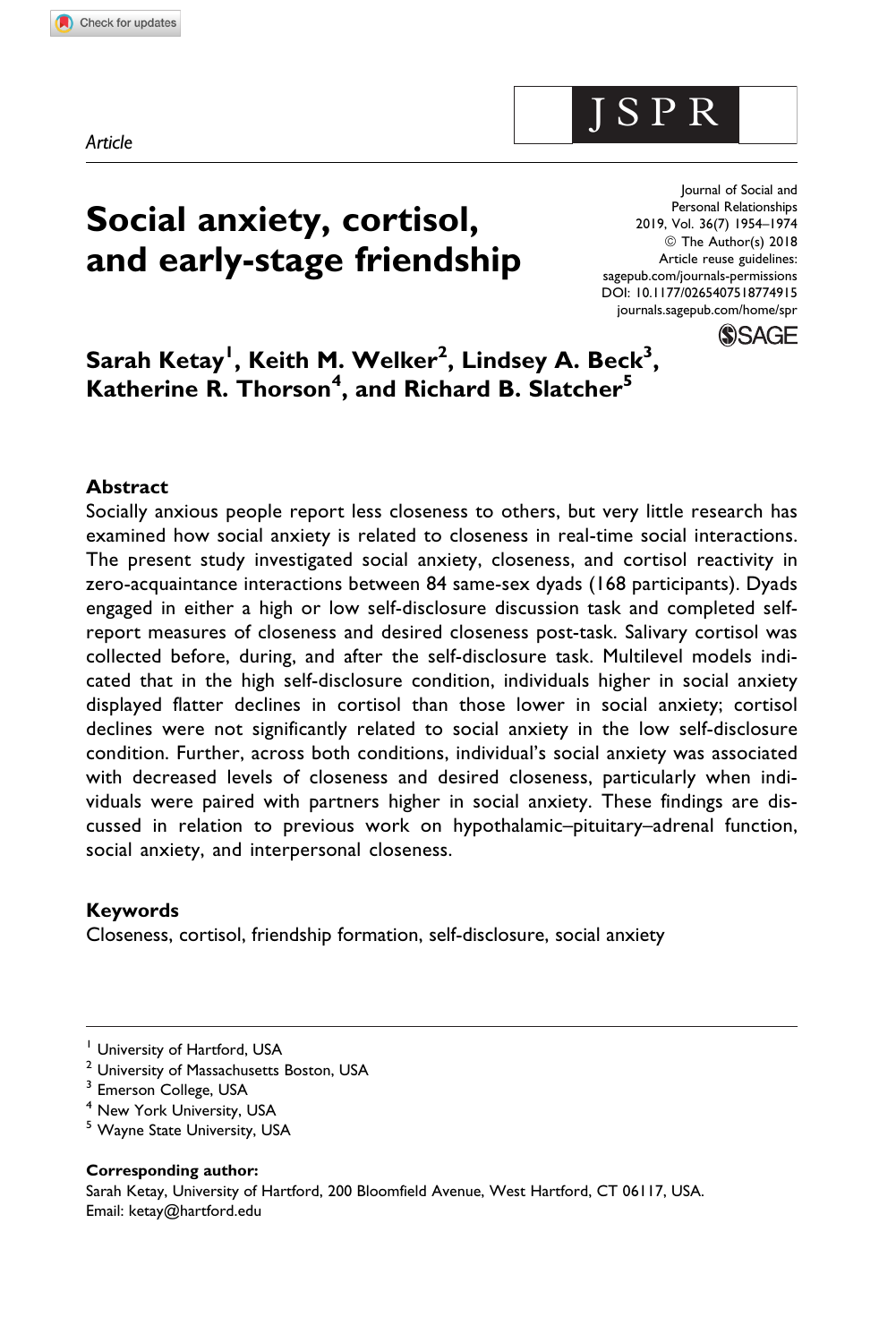Close social ties are essential to our physical and psychological well-being. The strength of our social relationships is linked with reduced risk of mortality (Holt-Lunstad, Smith, & Layton, 2010; see Seeman & Crimmins, 2001, for a review), increased protection against mental illnesses (Fratiglioni, Hui-Xin, Ericsson, Maytan, & Winblad, 2000), and improved immune function (e.g., Jaremka et al., 2013; Pressman et al., 2005). Given the importance of social relationships to our health and well-being, researchers are seeking to identify potential physiological pathways through which social functioning might influence health.

A growing body of research implicates the hypothalamic–pituitary–adrenal (HPA) axis and its production of the steroid hormone cortisol as a link between social functioning and health outcomes (Cohen et al., 2006; Ozbay et al., 2007; Rosal, King, Ma, & Reed, 2004). Dysregulated HPA reactivity is linked both with mood disorders and with poorer health outcomes, even in healthy populations. Stressful social interactions and settings can trigger acute increases in cortisol (Kirschbaum, Pirke, & Hellhammer, 1993) and even chronic elevations in cortisol over time (Adam & Gunnar, 2001; Saxbe, Repetti, & Nishina, 2008; Sjögren, Leanderson,  $&$  Kristenson, 2006). For example, healthy women with heightened cortisol reactivity to a social-evaluative threat showed increased oxidative stress, a process linked with accelerated biological aging (Aschbacher et al., 2013). However, supportive and validating social interactions have been linked to greater decreases in cortisol across time (Ditzen et al., 2009; Heinrichs, Baumgartner, Kirschbaum, & Ehlert, 2003; Slatcher, Selcuk, & Ong, 2015), and by extension, lower physiological stress and greater well-being. For example, high-quality friendships may have a positive effect on immune response and HPA functioning. In one study, children with a higher number and higher quality of friendships showed lower basal cortisol and sharper declines in cortisol throughout the day (Peters, Riksen-Walraven, Cillessen, & de Weerth, 2011). In another study, college students' loneliness, but not social network size, contributed to reduced immune response and elevated cortisol levels (Pressman et al., 2005). These findings suggest that even a small, high-quality social network may buffer against loneliness and its potential detrimental health outcomes.

# Social anxiety, interactions, and HPA function

The potential stress-buffering effects of friendship may be particularly important for those who are prone to stress and anxiety. Yet, these individuals may actually experience heightened stress and HPA reactivity when meeting potential new friends. Individuals with high social anxiety experience feelings of distress during real or imagined social interactions (Mattick  $&$  Clarke, 1998), and fear and expectation of negative evaluation is a key feature of social anxiety (Clark & Wells, 1995; Hofmann, 2007; Leary, Haupt, Strausser, & Chokel, 1998).

Because of these negative expectations, people with social anxiety enter social interactions with an exaggerated perception of risk, displaying increased attention and anxious reactivity (Klumpp & Amir, 2010). These distressful feelings are particularly relevant when making an impression (Leary, Landel, & Patton, 1996), such as when forming new relationships. In everyday interactions, people with social anxiety disorder display increased sensitivity to social stress and react more strongly to social stressors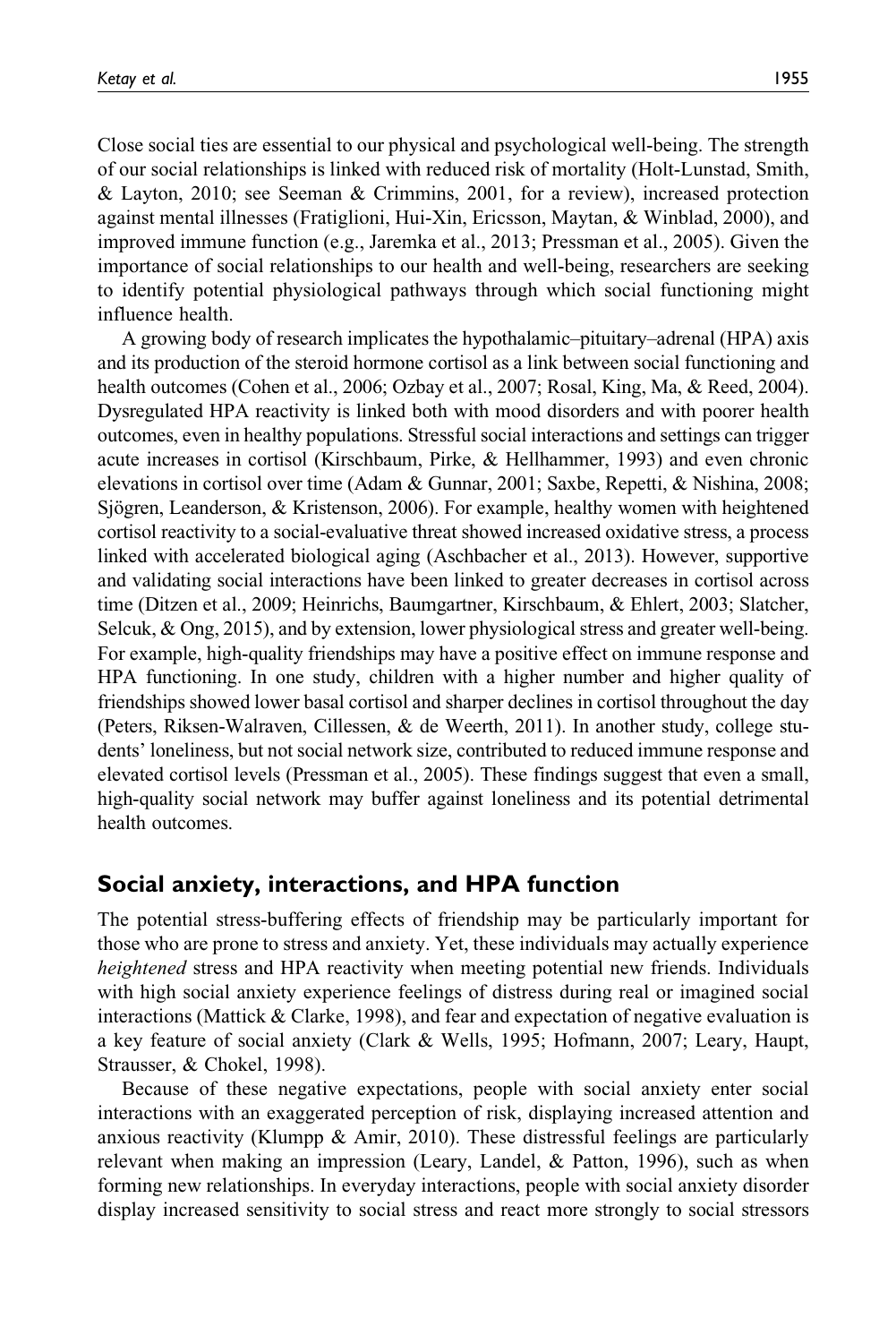(Farmer & Kashdan, 2015). Bonding during friendship formation is rewarding for most, yet socially anxious people may experience this context as stressful. In turn, this may result in the failure to form close social ties. However, not all groups benefit from close social connections. For example, it was recently shown that social proximity is associated with both benefits and costs for certain personality disorders (Gadassi, Snir, Berenson, Downey, & Rafaeli, 2014) and for those with depression or anxiety (Smith, 2015).

For those with high social anxiety, social interactions can provoke greater physiological stress and dysregulated HPA response. Although individuals with social anxiety disorder display normal levels of basal cortisol (Potts, Davidson, Krishnan, Doraiswamy, & Ritchie, 1991; Uhde, Tancer, Gelernter, & Vittone, 1994), many studies have found that social anxiety is associated with heightened HPA-axis reactivity during psychosocial stressors (Furlan, DeMartinis, Schweizer, Rickels, & Lucki, 2001; van West, Claes, Sulon, & Deboutte, 2008) and upon waking (Adam et al., 2014; Ellenbogen, Hodgins, Walker, Couture, & Adam, 2006). In fact, researchers posit that a hyperactive HPA-axis response may be linked to the development of social anxiety (Faravelli et al., 2010; Vreeburg et al., 2010). Other studies have found either no evidence of elevated cortisol reactivity in social anxiety (Krämer et al., 2012) or lowered cortisol reactivity to social stress (Crisan, Vulturar, Miclea, & Miu, 2016). These studies indicate that individuals with social anxiety appear to experience dysregulated cortisol reactivity to social stressors.

Even subclinical levels of social anxiety can affect stress reactivity. Recent research indicates that people with subclinical levels of social anxiety self-report heightened reactivity to social stress (Crisan et al., 2016). The increased susceptibility to stress in socially anxious individuals has been implicated as a risk factor for vulnerability to psychological disorders (Connor-Smith & Compas, 2002). Thus, a greater understanding of how social anxiety in the general population is associated with cortisol reactivity to friendly social interactions could illuminate the impact of social anxiety disorder on functioning in relationships.

# Social anxiety and friendship formation

Social anxiety also appears to hinder friendship development and limit sources of social support (Davidson, Hughes, George, & Blazer, 1993). Youths higher in social anxiety have problems establishing friendships in new social contexts (Vernberg, Abwender, Ewell, & Beery, 1992). Further, a social network analysis revealed that socially anxious youths were less popular, chose fewer friends in a network, and tended to choose more socially anxious friends (Van Zalk, Van Zalk, Kerr, & Stattin, 2011). These results indicate a deleterious effect of social anxiety on friendship overall, yet also suggest that matching levels of social anxiety may be a positive factor in relationship initiation.

Studies have linked social anxiety with, paradoxically, both avoidance of intimacy and increased interpersonal dependency, with over-reliance on others mediating the relationship between social anxiety and interpersonal stress (Darcy, Davila, & Beck, 2005; Davila & Beck, 2002; Grant, Beck, Farrow, & Davila, 2007). This indicates that level of self-disclosure—a driver of intimacy—may serve to determine whether socially anxious individuals show avoidant or dependent strategies in close relationships. For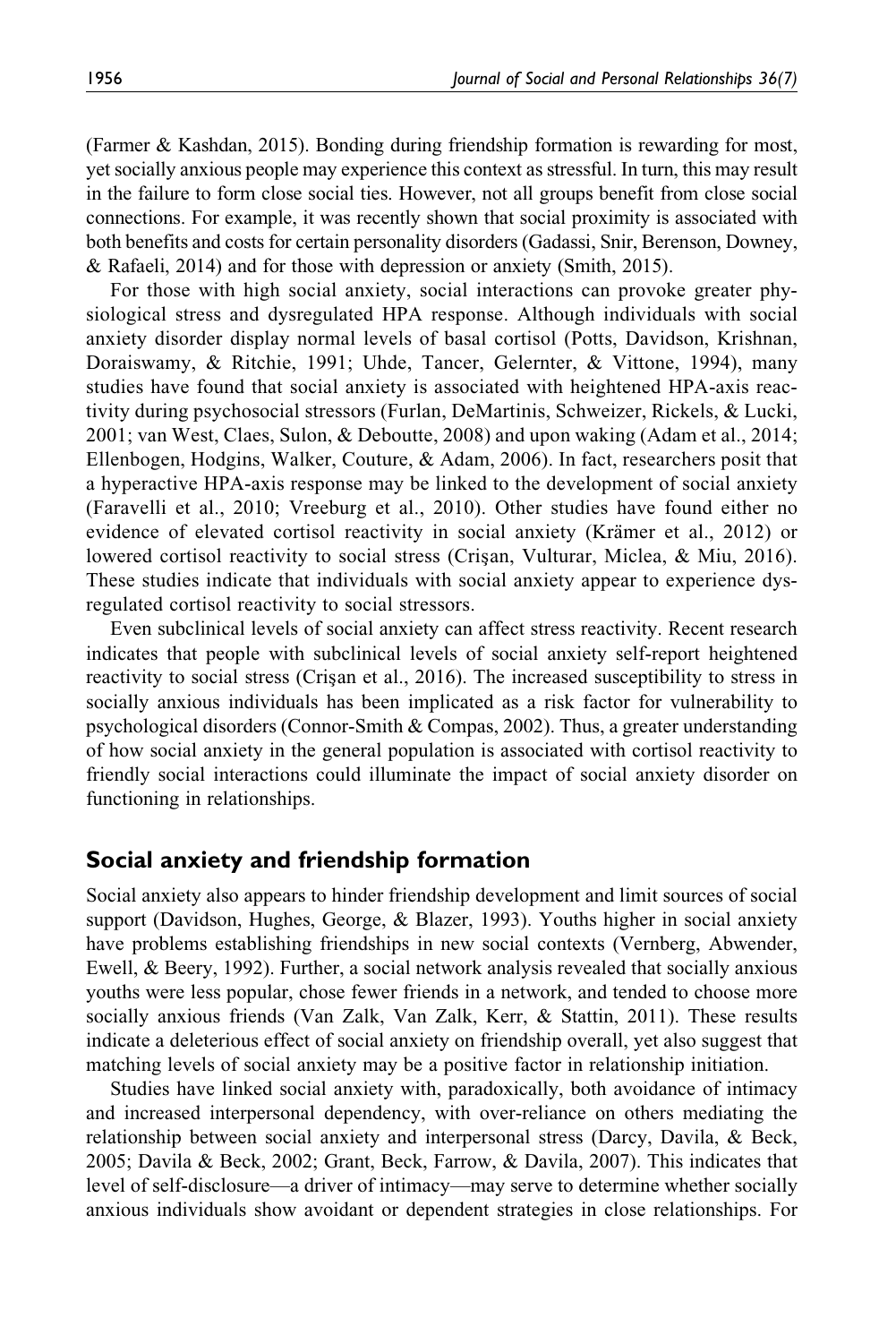example, level of self-disclosure may be linked with the emotional impact of a social interaction on individuals with social anxiety. Among those higher in social anxiety, rumination following a social interaction was associated with increases in negative affect after a higher self-disclosure interaction and decreases in negative affect after a lower self-disclosure, small-talk interaction (Kashdan & Roberts, 2007). Given that people with social anxiety tend to hide aspects of themselves (Potoczniak, Aldea, & DeBlaere, 2007; Rodebaugh, 2009), it is worth investigating whether social anxiety is linked with different outcomes in high or low self-disclosure contexts.

Research has only recently begun to explore social anxiety in the context of close relationships. For example, people with higher levels of social anxiety show lower levels of self-disclosure with their romantic partners (Cuming & Rapee, 2010; Sparrevohn & Rapee, 2009; Wenzel, 2002), along with decreased closeness to their romantic partners during mutual expressions of pain or distress (Kashdan, Volkmann, Breen, & Han, 2007). However, it is not clear why people with elevated social anxiety might be less close. One possibility is that socially anxious people might desire to be less close to others, but no research to our knowledge has investigated this possibility.

In studying social interactions of the socially anxious, it is critical to examine the role of intradyadic processes. A core tenet of the actor partner interdependence model (e.g., Cook & Kenny, 2005) holds that both partners in a dyadic interaction have bidirectional influences on each other. This approach highlights the role of "actor effects" (e.g., one's own social anxiety predicting one's own closeness), "partner effects" (e.g., a partner's social anxiety predicting one's own closeness), and interactions between actor and partner effects (e.g., both one's own and a partner's social anxiety jointly predicting closeness). Research on closeness and social anxiety pursuing this approach has found that while social anxiety typically inhibits relationships, people higher in social anxiety may become closer to those with similar levels of social anxiety (Kashdan & Wenzel, 2005). This finding, taken with previous research indicating that socially anxious people tend to choose more socially anxious friends in a network (Van Zalk et al., 2011), highlights the importance of considering the social anxiety of the self and others when understanding how social anxiety is linked to closeness. These two studies suggest that socially anxious people may feel close only to others who are also socially anxious. In contrast, the social surrogate hypothesis (Bradshaw, 1998) suggests that a social surrogate may offer support in anxiety-provoking situations, suggesting that those high in social anxiety may best pair with someone low in social anxiety who may serve as a social surrogate. This phenomenon may play out within a close relationship, such as with college roommates (Boucher & Cummings, 2017). Therefore, it remains unclear whether matching levels of social anxiety hinder or foster closeness and whether partner effects impact the earliest stages of friendship formation.

Initial research suggests that social anxiety and attachment anxiety—more common in the socially anxious (Darcy et al., 2005)—may have similar implications for interpersonal interactions. For example, McClure and Lydon (2014) investigated dynamics in early-stage relationship formation. For those with attachment anxiety, state social anxiety predicted negative interpersonal outcomes, evident within minutes of an initial interaction. Further, attachment may play a role in the etiology of social anxiety (Aderka, Weisman, Shahar, & Gilboa-Schechtman, 2009). Those high in attachment anxiety tend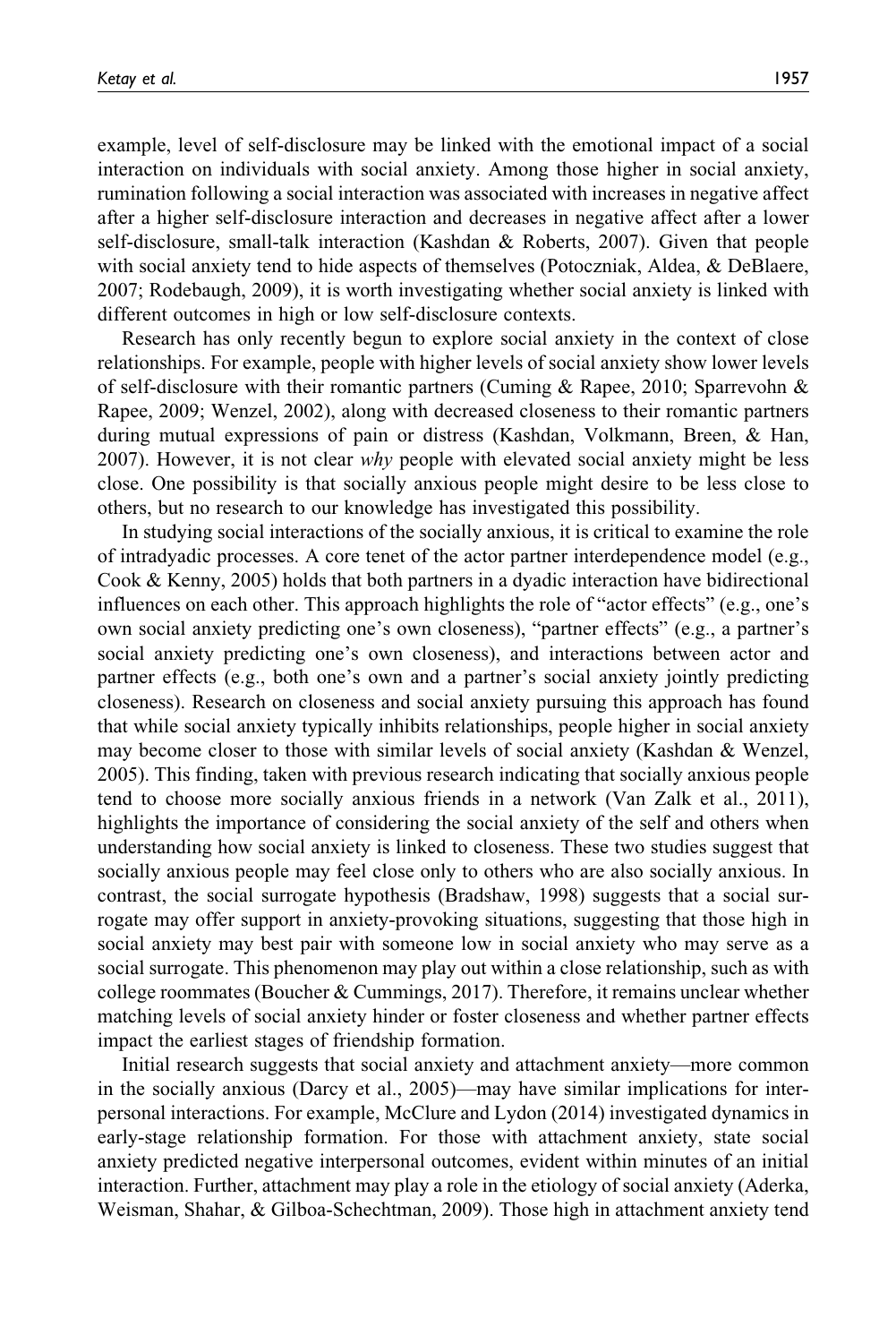to display an increased desire for closeness (Brennan, Clark, & Shaver, 1998) yet expect to be rejected during interpersonal interactions (Downey & Feldman, 1996). Within romantic relationships, socially anxious people often perceive a discrepancy between actual and desired closeness with partners (Kashdan et al., 2007). Thus, it is important to discern the extent to which the socially anxious desire closeness in social interactions.

We have examined attachment anxiety, closeness, and cortisol responses in previous research (Ketay & Beck, 2017). Given that attachment anxiety and social anxiety are unique constructs, the current research focuses on potential links among social anxiety, closeness, and cortisol responses. Social anxiety symptoms are activated during social-evaluative situations, such as social interactions and performances (Clark & Wells, 1995; Rapee  $\&$ Heimberg, 1997) where attentional bias to threats, fear of social evaluation, and embarrassment come into play. Symptoms may be activated even in social contexts that would not typically be deemed threatening, such as the beginning of a new friendship. Therefore, it is important to explore the cortisol reactivity and closeness outcomes of socially anxious people in a typically friendly context. This may shed light on how socially anxious people fail to build close relationships. Understanding the physiological response to friendship formation in the socially anxious may also have implications for mental and physical well-being.

# The present study

Even in friendly social interactions, social anxiety can pose a twofold burden: Social anxiety may not only prevent close and supportive interactions from being close or supportive in the first place, but it also may lead to heightened physiological stress (i.e., elevated cortisol levels). Investigating this topic can move theory forward by revealing how social anxiety affects closeness and physiological stress responses during social interactions, as well as shed light on the interpersonal processes that link social anxiety to health outcomes.

With these goals in mind, the present study investigated how social anxiety may impact cortisol reactivity and feelings of closeness and desired closeness during a dyadic social interaction with a potential new friend. We predicted that individuals with elevated social anxiety would experience flatter declines in cortisol across the interaction, or perhaps even increases in cortisol. Further, more socially anxious people may desire less closeness or feel less closeness during social interactions, yet may feel close to others who match their level of social anxiety (e.g., Kashdan & Wenzel, 2005). In light of the potential overlap between social anxiety and attachment anxiety, analyses controlling for attachment anxiety also were performed (see Supplementary Material). We examined these possibilities by measuring salivary cortisol before, during, and after a high and low self-disclosure activity with a same-sex stranger.

# **Methods**

#### **Participants**

One-hundred sixty-eight participants (84 dyads) were recruited through the Introductory Psychology subject pool at a private university in the Northeastern U.S. Participants were paired with a same-sex stranger and received course credit for participation. Six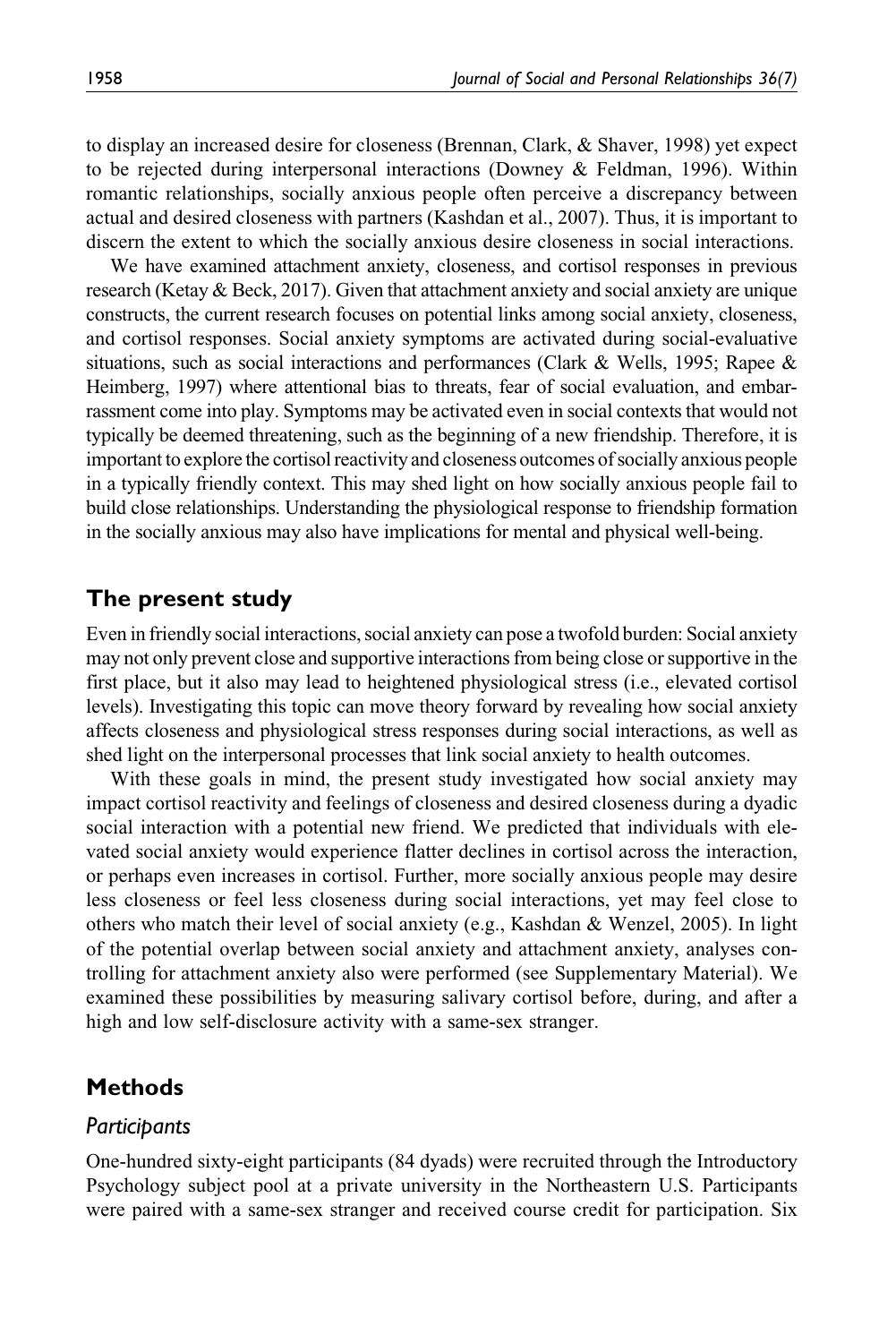| Sample number      | Sample collection time<br>(in minutes after arrival at the lab) | Corresponding task in the lab <sup>a</sup> |  |  |
|--------------------|-----------------------------------------------------------------|--------------------------------------------|--|--|
|                    | 10                                                              | Pre-arrival                                |  |  |
|                    | 30                                                              | Start of high/low self-disclosure task     |  |  |
|                    | 50                                                              | Middle of high/low self-disclosure task    |  |  |
| $\overline{\bf 4}$ | 70                                                              | End of high/low self-disclosure task       |  |  |

|  |  |  |  |  | Table 1. Timing of cortisol samples. |
|--|--|--|--|--|--------------------------------------|
|--|--|--|--|--|--------------------------------------|

<sup>a</sup> Each sample reflects participants' cortisol levels approximately 20 min prior to collection because cortisol takes about 20 min to be detected in saliva after secretion from the adrenal glands (Stansbury & Gunnar, 1994).

dyads were excluded from analyses because participants knew one another prior to the study or had insufficient cortisol samples, leaving 156 participants (78 dyads; 80.77% female;  $M_{\text{age}} = 19.99$ ,  $SD_{\text{age}} = 2.06$ ; 51.3% Caucasian). The first group of participants completed a high self-disclosure task (46 dyads,  $N = 92$ ). A second group of participants was added as a comparison group after data collection was complete. This group (32 dyads,  $N = 64$ ) completed a low self-disclosure task. Because we did not randomly assign participants to conditions, we tested for differences in gender and age as a function of condition. The two conditions did not differ in terms of gender ( $b = -.09$ ,  $SE = .29$ , Wald  $Z = .11$ ,  $p = .74$ ). We found a significant difference in age ( $b = .39$ ,  $SE = .19$ ,  $t(80.027) = 2.102$ ,  $p = .039$ ) that was not meaningfully different: 19.49 in the low self-disclosure condition and 20.25 in the high self-disclosure condition.

We previously investigated links among testosterone, cortisol, and closeness (Ketay, Welker, & Slatcher, 2017) for dyads with both testosterone and cortisol samples, which were collected at two timepoints. Building on that sample, the current data included additional dyads for which cortisol was assayed at two additional timepoints, for a total of four cortisol samples.

# Procedure

In order to control for the diurnal rhythm of cortisol, where cortisol is generally highest near waking and declines throughout the day, all experimental sessions were conducted between 12 pm and 5 pm (Granger, Schwartz, Booth, & Arentz, 1999; Schultheiss & Stanton, 2009). Participants arrived at the laboratory having refrained from eating for 1 hr prior to the experimental session to facilitate a clean saliva sample and because some foods may affect cortisol levels. In addition, upon providing informed consent, participants drank a few sips of water prior to providing saliva samples. Participants privately completed questionnaires related to demographics and social interaction anxiety and engaged in a conversation with a same-sex stranger during a high or low self-disclosure task. Saliva samples were collected at four timepoints to assess cortisol levels throughout the task (Table 1).

# **Measures**

Salivary cortisol. Participants' salivary cortisol was collected by placing Salimetrics Oral Swab (Salimetrics, LLC, Carlsbad, CA) under the tongue for 90 s. Samples were stored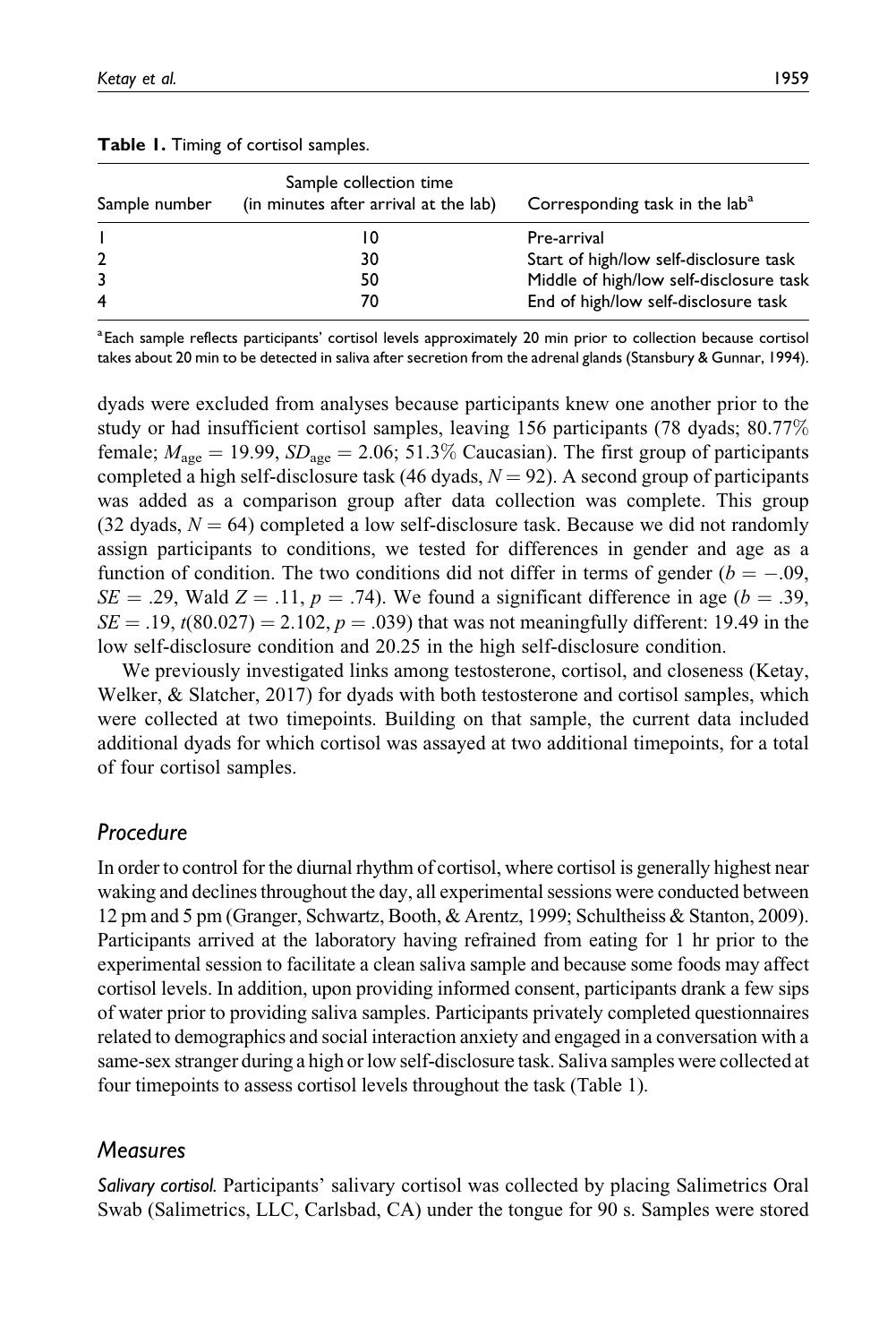in a -20°C freezer in sealed cryogenic vials. All samples were shipped on dry ice and analyzed for cortisol concentrations using Salimetrics assay kits (Granger et al., 1999; Granger, Shirtcliff, Booth, Kivlighan, & Schwartz, 2004). The high self-disclosure samples were analyzed at Salimetrics Inc. (Carlsbad, CA). Intra-assay and inter-assay Coefficients of Variability (CVs) were low (Avg CVs  $=$  4.9% and 6.9%, respectively). The low self-disclosure samples were analyzed at the University of Trier (Trier, Germany). Intra-assay and inter-assay CVs were low (Avg CVs  $= 9.3\%$  and 6.0%, respectively). All samples were assayed in duplicate.

High self-disclosure condition. Dyads in the high self-disclosure condition completed the "Fast Friends" procedure, developed by Aron, Melinat, Aron, Vallone, and Bator (1997). Partners took turns answering 36 questions that progressively increased in levels of selfdisclosure. Questions toward the beginning of this 40-min task facilitated relatively low levels of self-disclosure (e.g., "Would you like to be famous? In what way?"). Questions toward the end of this task facilitated relatively high levels of self-disclosure (e.g., "When did you last cry in front of another person? By yourself?"). Completion of this task reliably leads to high levels of closeness between partners (Aron, Melinat, Aron, Vallone, & Bator, 1997).

Low self-disclosure condition. The low self-disclosure condition was designed to keep selfdisclosure at minimal levels to provide a control condition for the high self-disclosure condition. Dyads completed a 40-min series of tasks adapted from Steele (1999). These tasks involved partners being asked to give directions to varying points around campus. Partners reported which directions were easiest and hardest for them, and how they felt their partner was at giving directions. Next, partners took turns thinking of geographical places that began with the same first letter in the alphabet. Finally, partners read a passage aloud and jointly answered questions related to reading comprehension.

Social anxiety. Social anxiety was measured via the Social Interaction Anxiety Scale (Mattick & Clarke, 1998). This 20-item questionnaire is designed to assess anxiety in social interactions, defined by Mattick and Clarke (1998) as distress when meeting and talking to people. Internal consistency, measured via Cronbach's  $\alpha$ , ranges from .88 to .93 (Heimberg, Mueller, Holt, Hope, & Liebowitz, 1992; Mattick & Clarke, 1998). Participants rated the extent to which a series of statements (e.g., "I find it difficult to mix comfortably with the people I work with") were true of them on a 5-point Likert scale ranging from 0 (Not at all characteristic or true of me) to 4 (Extremely characteristic or true of me).

Closeness and desired closeness. Closeness and desired closeness were measured via the Inclusion of Other in the Self scale (IOS; Aron, Aron, & Smollan, 1992). The IOS scale is a 7-point Likert scale that depicts two increasingly overlapping circles, with greater overlap representing higher levels of closeness. Following the high or low self-disclosure task, participants reported how close they felt to their partner and how close they desired to feel to their partner by circling the picture that best represented their relationship.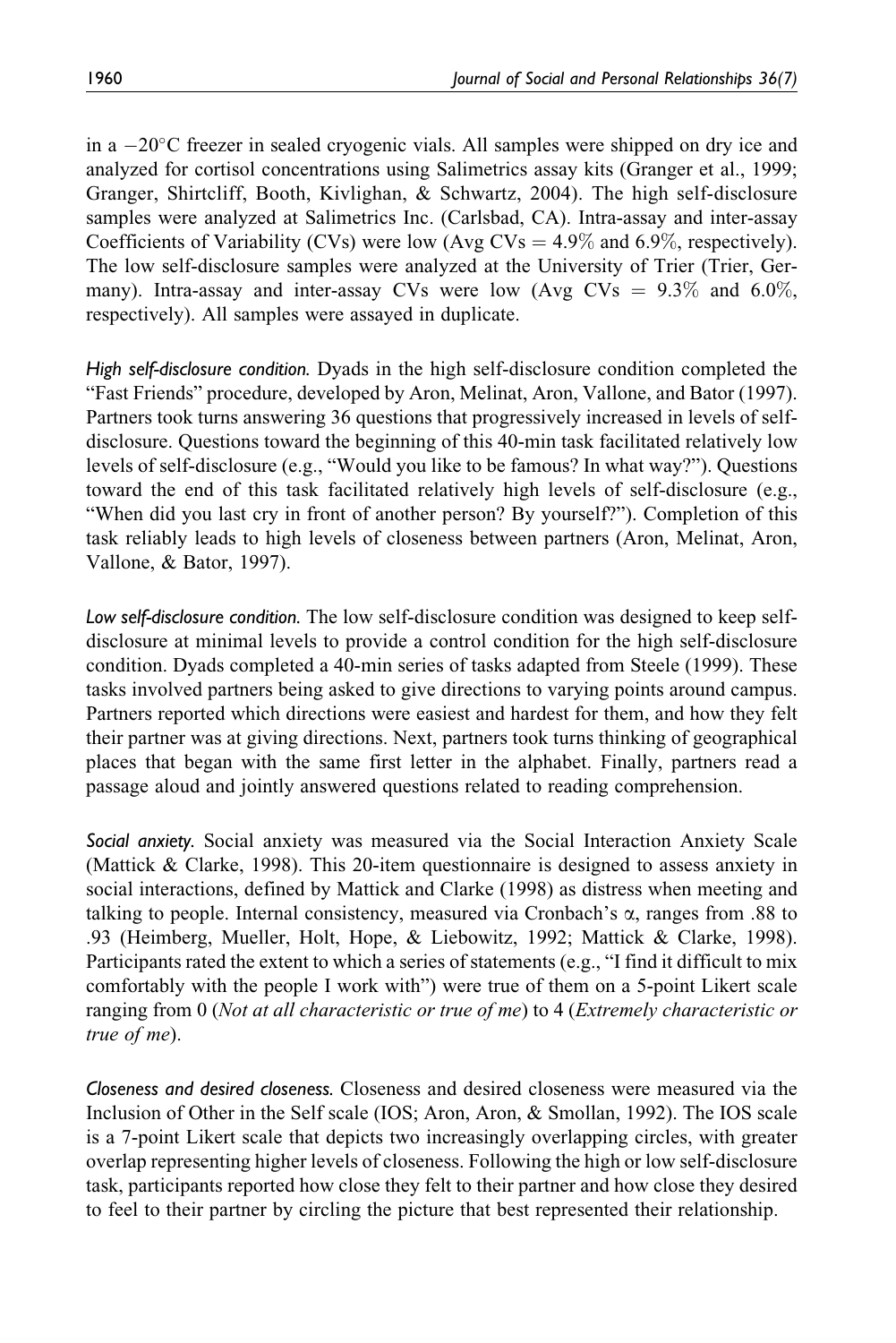# Results

## Analytic strategy

Because the cortisol data are dyadic and measured over time, we estimated two-level crossed models to account for non-independence in dyad members' cortisol responses at the same timepoints. This model is appropriate because dyad members have provided cortisol data at the same timepoints so one can estimate the correlation of errors within timepoints for the two dyad members. Thus, the level of repeated measure is the same for both dyad members, and repeated measure and person are crossed (not nested; see Kenny, Kashy, & Cook, 2006, for details). As dyad members cannot be distinguished based on a meaningful theoretical factor that is dichotomous (i.e., they are both in the same experimental condition), we treated dyads as indistinguishable in terms of the random effects (see Kenny et al., 2006). The random effects in the cortisol models were thus constrained to be the same across both dyad members (see Supplementary Material). Degrees of freedom were estimated using the Satterthwaite method and can be fractional (see Fitzmaurice, Laird, & Ware, 2004, and Kenny et al., 2006). We use the term "actor" to denote predictor variables for one person that affect the same person's outcome variable. We use the term "partner" to denote predictor variables from a partner. When exploring interactions with condition, in our simple effects tests, we recoded the condition of interest to be zero in the analysis so that other effects in the model refer to that condition (see Aiken & West, 1991). To account for skewness, cortisol was natural log transformed for analyses.

Given recently published work involving attachment anxiety using this same data set (Ketay & Beck, 2017), we replicated our analyses controlling for attachment anxiety (see Supplementary Material). Unless otherwise specified, doing so did not alter the direction or significance of any reported findings. Furthermore, given concerns that all four saliva samples might not follow a linear trajectory (particularly, for the fourth and final sample), we conducted cortisol analyses without the fourth and final sample to examine whether the effects were altered by removing this sample (see Supplementary Material). We also conducted analyses including gender and interactions between gender and all predictors (see Supplementary Material). Unless otherwise specified, we found no main effects of gender or interactions with gender. Finally, we conducted analyses controlling for age (see Supplementary Material). We found no main effects of age, nor did controlling for age change the direction or significance of any other main effects or interactions.

## Preliminary analyses and tests of interdependence

We computed intra-class correlation coefficients (ICCs) for social anxiety, closeness, desired closeness, and cortisol. Interdependence was moderate for felt closeness (ICC  $=$ .37) and small for desired closeness (ICC  $=$  .14), social anxiety (ICC  $=$  .13), and cortisol  $(ICC = .09)$ . Participants' basal cortisol levels were not associated with their social anxiety ( $r = -.01$ ,  $p = .87$ ). We initially modeled time as a quadratic effect. It was not significant in Model 1, which is reported below ( $p = .39$ ), whereas the linear effect of time was ( $p < .0001$ ). We also included main effects of quadratic time in Models 2 and 3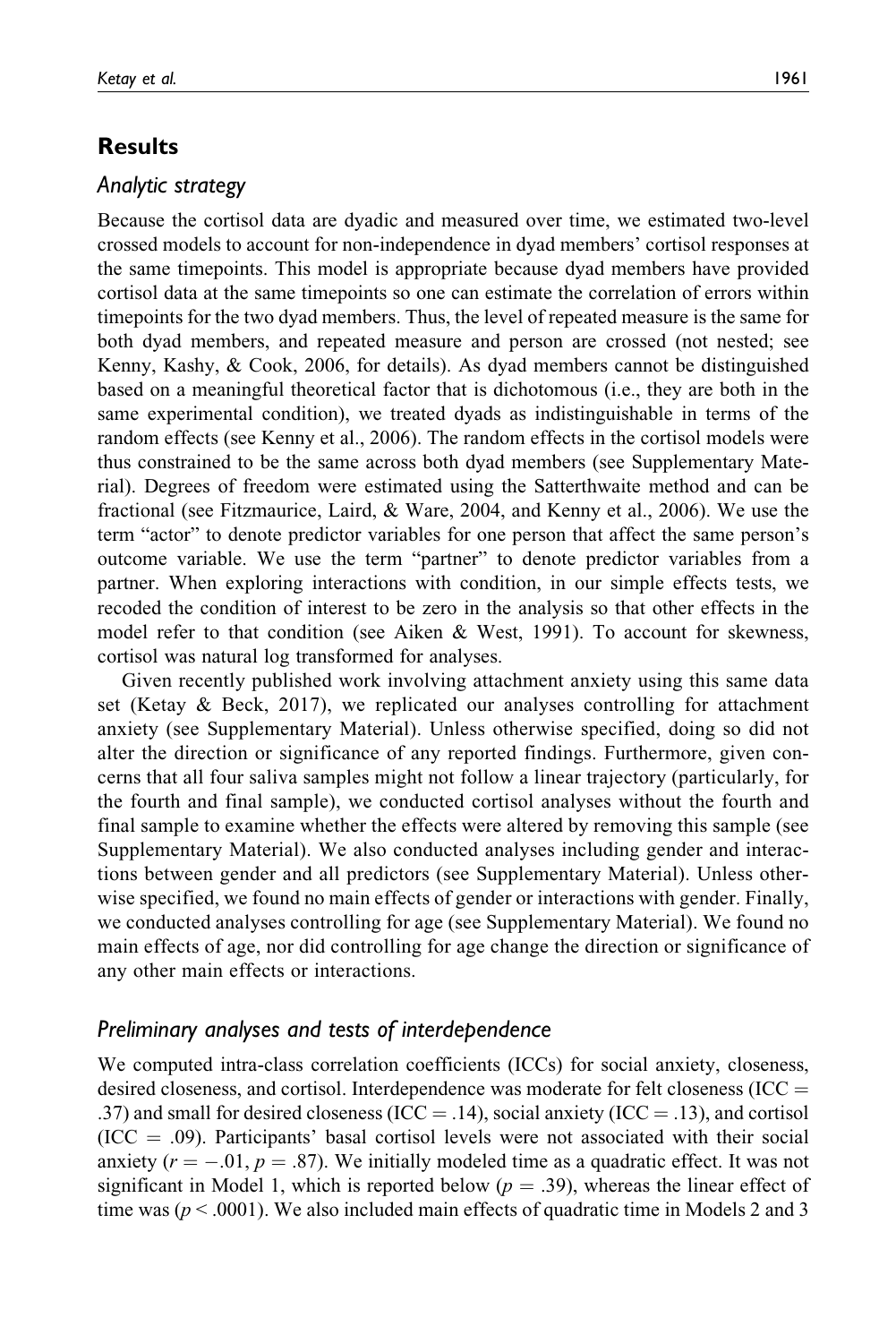| b       | SE   | t       | df   | Þ       | 95% CI        |
|---------|------|---------|------|---------|---------------|
|         |      |         |      |         |               |
| $-.14$  | 0١.  | $-9.35$ | 67.6 | $500 -$ | $-.17, -.11$  |
| .13     | .05  | 2.63    | 65.9 | .01     | .03, .22      |
| .001    | .003 | .38     | 134  | .71     | $-.01, .01$   |
| .002    | .003 | .48     | 134  | .63     | $-.005, .01$  |
|         |      |         |      |         |               |
| $-.14$  | .02  | $-9.23$ | 65.7 | $500 -$ | $-.17,-.11$   |
| .12     | .05  | 2.37    | 64.8 | .02     | .02, .23      |
| .001    | .004 | .28     | 3    | .78     | $-.01, .01$   |
| .001    | .004 | .26     | 130  | .79     | $-.01, .01$   |
| .003    | .02  | .20     | 65.3 | .84     | $-.03, .03$   |
| .0004   | .001 | .45     | 130  | .65     | $-.001, .002$ |
| .0003   | .001 | .35     | 129  | .73     | $-.002, .002$ |
| .003    | .003 | .80     | 3    | .43     | $-.004, .01$  |
| $-.001$ | .003 | $-.28$  | 3    | .78     | $-.01, .01$   |
|         |      |         |      |         |               |
| $-.14$  | .02  | $-9.00$ | 64.3 | 5001    | $-.17,-.11$   |
| . 13    | .05  | 2.40    | 64.8 | .02     | .02, .23      |
| .0002   | .004 | .06     | 130  | .95     | $-.007, .007$ |
| .002    | .004 | .44     | 130  | .66     | $-.01, .01$   |
| .003    | .02  | .17     | 64.3 | .86     | $-.03, .03$   |
| .001    | .001 | .9۱     | 127  | .36     | $-.001, .003$ |
| .00003  | .001 | .03     | 125  | .98     | $-.002, .002$ |
| $-.002$ | .004 | $-.52$  | 130  | .6۱     | $-.01, .01$   |
| .002    | .004 | .45     | 130  | .65     | $-.006, .009$ |
| .003    | .001 | 2.75    | 127  | .007    | .001, .004    |
| $-.001$ | .001 | $-1.01$ | 125  | .32     | $-.003, .001$ |
|         |      |         |      |         |               |

Table 2. Cortisol as a function of time, self-disclosure condition, actor social anxiety, and partner social anxiety.

Note. SA = social anxiety; SE = standard error;  $df =$  degrees of freedom; CI = confidence interval.

(reported below), but, again, these were not significant ( $ps > .38$ ). Thus, we modeled time as linear in all models reported below.

# Self-disclosure, social anxiety, and cortisol

To examine whether social anxiety and self-disclosure interacted to predict changes in cortisol over time, we conducted a two-level crossed model regressing cortisol concentrations on time (linear and centered at Time 1), actor social anxiety (grand-meancentered), partner social anxiety (grand-mean-centered), self-disclosure condition (effect-coded as  $1 =$  high self-disclosure and  $-1 =$  low self-disclosure), and the appropriate two- and three-way interaction terms (see Table 2, Model 3; Supplementary Material for random effects from this model). The time  $\times$  condition  $\times$  actor social anxiety interaction term was significant,  $F(1, 127) = 7.55$ ,  $p = .007$  (see Figure 1). Follow-up analyses revealed that the two-way interaction between time and actor social anxiety was significant in the high self-disclosure condition,  $F(1, 129) = 5.95$ ,  $p = .016$ ,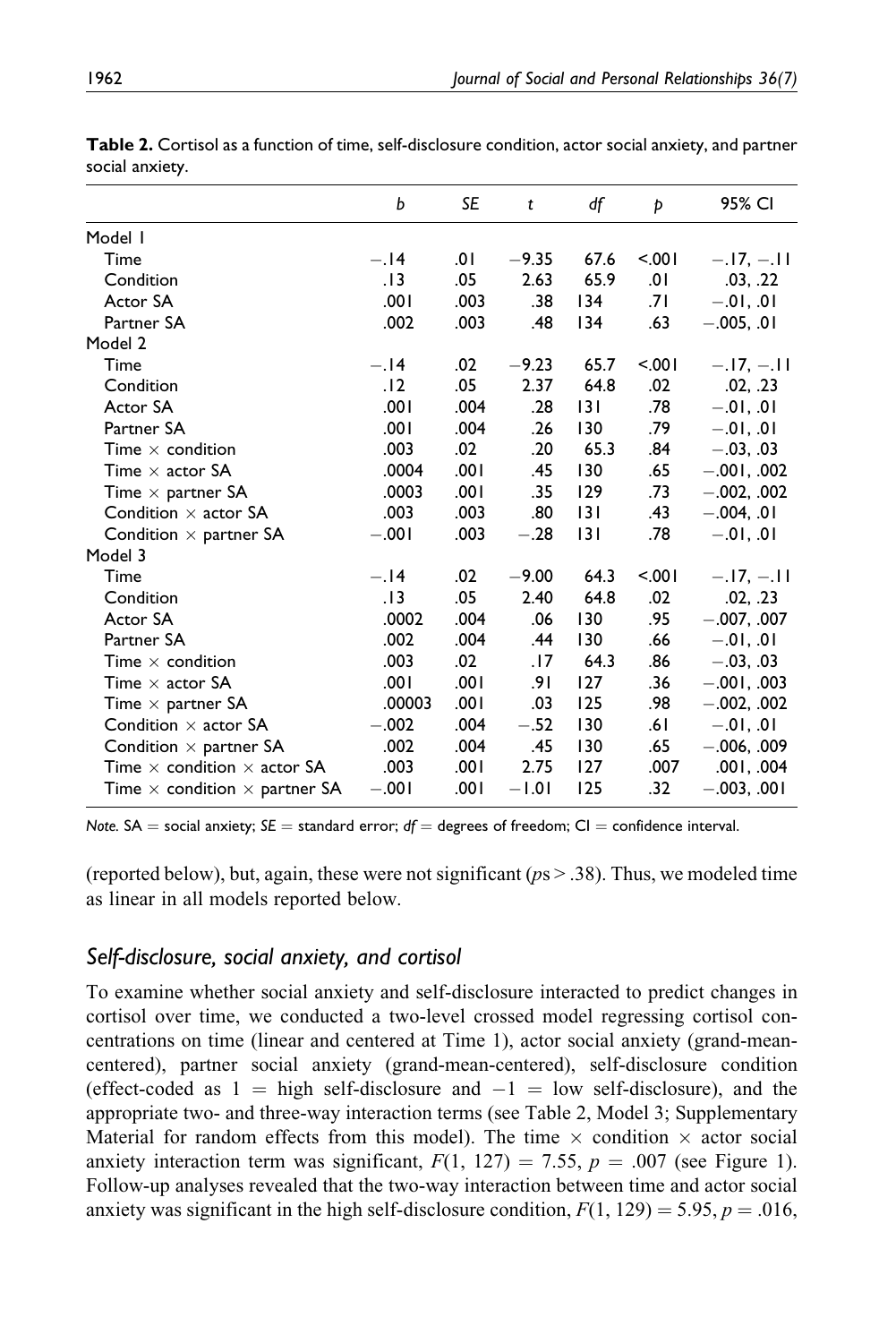

Figure 1. Cortisol as a function of time, self-disclosure condition, and actor social anxiety.  $SA =$  social anxiety,  $HSD =$  high self-disclosure condition,  $LSD =$  low self-disclosure condition.

but not in the low self-disclosure condition,  $F(1, 123) = 1.92$ ,  $p = .17$ . In the high selfdisclosure condition, people high  $(+1 S D)$  from the mean) in social anxiety experienced a significant decline in cortisol,  $b = -.08$ ,  $SE = .03$ ,  $t(90.2) = -2.73$ ,  $p = .008$ , 95% CI  $[-.15, -.02]$ , but the cortisol decline was even stronger for those low  $(-1 SD$  from the mean) in social anxiety,  $b = -.18$ ,  $SE = .03$ ,  $t(105) = -6.48$ ,  $p < .001$ , 95% CI [ $-.24, -.13$ ]. We observed no significant main effects or interactions involving partner social anxiety ( $ps > .31$ ), suggesting that partner social anxiety did not affect cortisol.

Overall, these patterns suggest that people higher in social anxiety experience less of a decline in HPA-axis stress (as indexed by cortisol levels) when having highly self-disclosing conversations with unacquainted others. We also supplemented these analyses by examining models with only the main effects (see Table 2, Model 1) and two-way interaction terms (see Table 2, Model 2). In all models, there were significant negative effects of time, reflecting the tendency for cortisol to decline over the course of the interaction.

# Self-disclosure, social anxiety, and closeness

We conducted multivariate multilevel models to examine the effects of self-disclosure condition and social anxiety on closeness. The two outcome variables were felt closeness (i.e., how close participants felt to their partners in the task) and desired closeness (i.e., how close participants desired to feel to their partners in the task). We conducted twolevel crossed models, where we estimated the correlation between dyad members' responses on the same closeness variable (i.e., felt or desired closeness). To examine whether any of the effects differed as a function of the type of closeness variable, we included the main effect of a variable differentiating between the two types ("type"; coded as  $-1$  = felt closeness, 1 = desired closeness), as well as interactions between each of the predictors and type.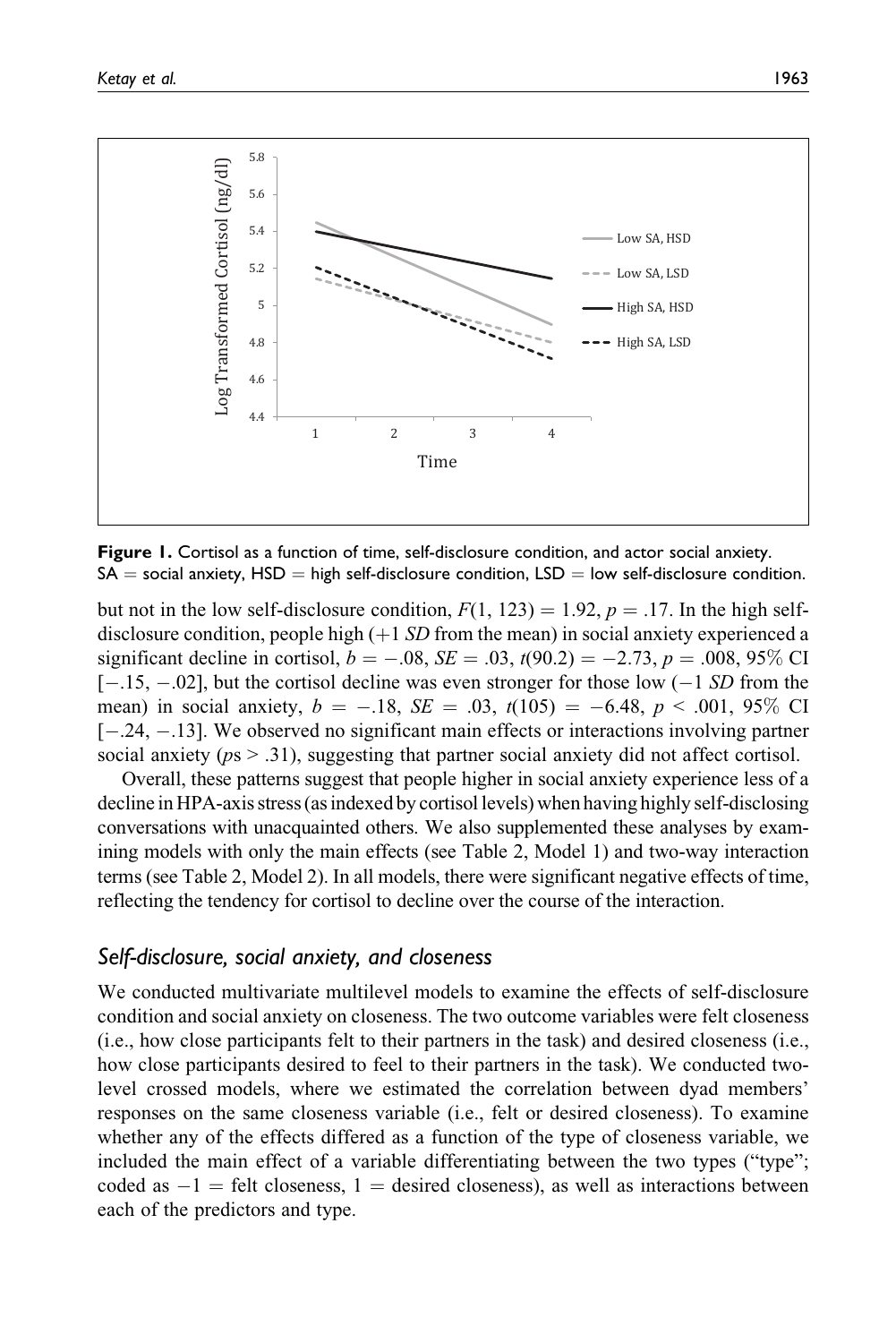|                                                 | b         | SE    | t           | df             | Þ       | 95% CI        |
|-------------------------------------------------|-----------|-------|-------------|----------------|---------|---------------|
| Model I                                         |           |       |             |                |         |               |
| Condition                                       | .57       | .10   | 5.85 134    |                | $500 -$ | .38, .77      |
| Actor SA                                        | $-.02$    | .01   | $-2.37$ 272 |                | .02     | $-.03, -.003$ |
| Partner SA                                      | $-.01$    | .0۱   | $-2.18$ 272 |                | .03     | $-.03, -.001$ |
| Model 2                                         |           |       |             |                |         |               |
| Condition                                       | .54       | .10   | 5.64        | 130.00         | $500 -$ | .35, .73      |
| Actor SA                                        | $-.02$    | .0۱   | $-2.77$     | 265.94         | .006    | $-.03, -.01$  |
| Partner SA                                      | $-.02$    | .01   | $-2.91$     | 265.94         | .004    | $-.03, -.01$  |
| Condition $\times$ actor SA                     | .003      | 0۱.   |             | .52 265.99     | .61     | $-.01, .02$   |
| Condition $\times$ partner SA                   | $-.01$    | .01   | $-1.50$     | 265.99         | 14.     | $-.02, .003$  |
| Actor $SA \times$ partner SA                    | .001      | .0005 | 2.79        | 130.00         | .006    | .0004, .002   |
| Model 3                                         |           |       |             |                |         |               |
| Condition                                       | .54       | .10   |             | 5.59 128.00    | $500 -$ | .35, .74      |
| Actor SA                                        | $-.02$    | .01   |             | $-2.76$ 263.65 | .006    | $-.03, -.01$  |
| Partner SA                                      | $-.02$    | .0۱   | $-2.90$     | 263.65         | .004    | $-.03, -.01$  |
| Condition $\times$ actor SA                     | .003      | .0۱   |             | .52 263.65     | .60     | $-.01, .02$   |
| Condition $\times$ partner SA                   | $-.01$    | .٥١   | $-1.47$     | 263.65         | 14.     | $-.02, .003$  |
| Actor $SA \times$ partner SA                    | ا 00.     | .0005 | 2.53        | 128.00         | .0۱     | .0003, .002   |
| Condition $\times$ actor SA $\times$ partner SA | $-.00004$ | .0005 | $-.08$      | 128.00         | .94     | $-.001, .001$ |

Table 3. Closeness as a function of self-disclosure condition, actor social anxiety, and partner social anxiety.

Note. SA = social anxiety; SE = standard error; df = degrees of freedom; CI = confidence interval. We also included a main effect representing the type of closeness measured (felt vs. desired) and interactions between type and each other effect in the models. There were no main effects of the type of closeness measured, nor any interactions between type and any other effects.

To test whether social anxiety was related to closeness, we first tested whether the main effects of self-disclosure condition, actor social anxiety, and partner social anxiety predicted closeness, along with the main effect of closeness type and interactions with each predictor and closeness type (see Table 3, Model 1). There was a pronounced increase in closeness in the high self-disclosure condition compared to the low selfdisclosure condition ( $p < .001$ ). There were significant negative effects of both actor and partner social anxiety ( $ps < .03$ ), suggesting that higher social anxiety predicted less closeness.<sup>1</sup> None of these effects were moderated by the type of closeness measured (felt vs. desired,  $ps > .18$ ).

Second, we tested whether the main effects of condition, actor social anxiety, and partner social anxiety, and the two-way interaction terms of condition  $\times$  actor social anxiety, condition  $\times$  partner social anxiety, and actor social anxiety  $\times$  partner social anxiety predicted closeness (along with the main effect of closeness type and interactions with each predictor and closeness type; see Table 3, Model 2). We found that neither actor social anxiety nor partner social anxiety interacted with condition to predict closeness ( $ps > .13$ ). There was a significant actor social anxiety  $\times$  partner social anxiety interaction ( $p = .006$ ). Follow-up analyses showed that the highest levels of closeness were found in dyads where both partners were low in social anxiety (see Figure 2). People low in social anxiety reported significantly more closeness if their partners were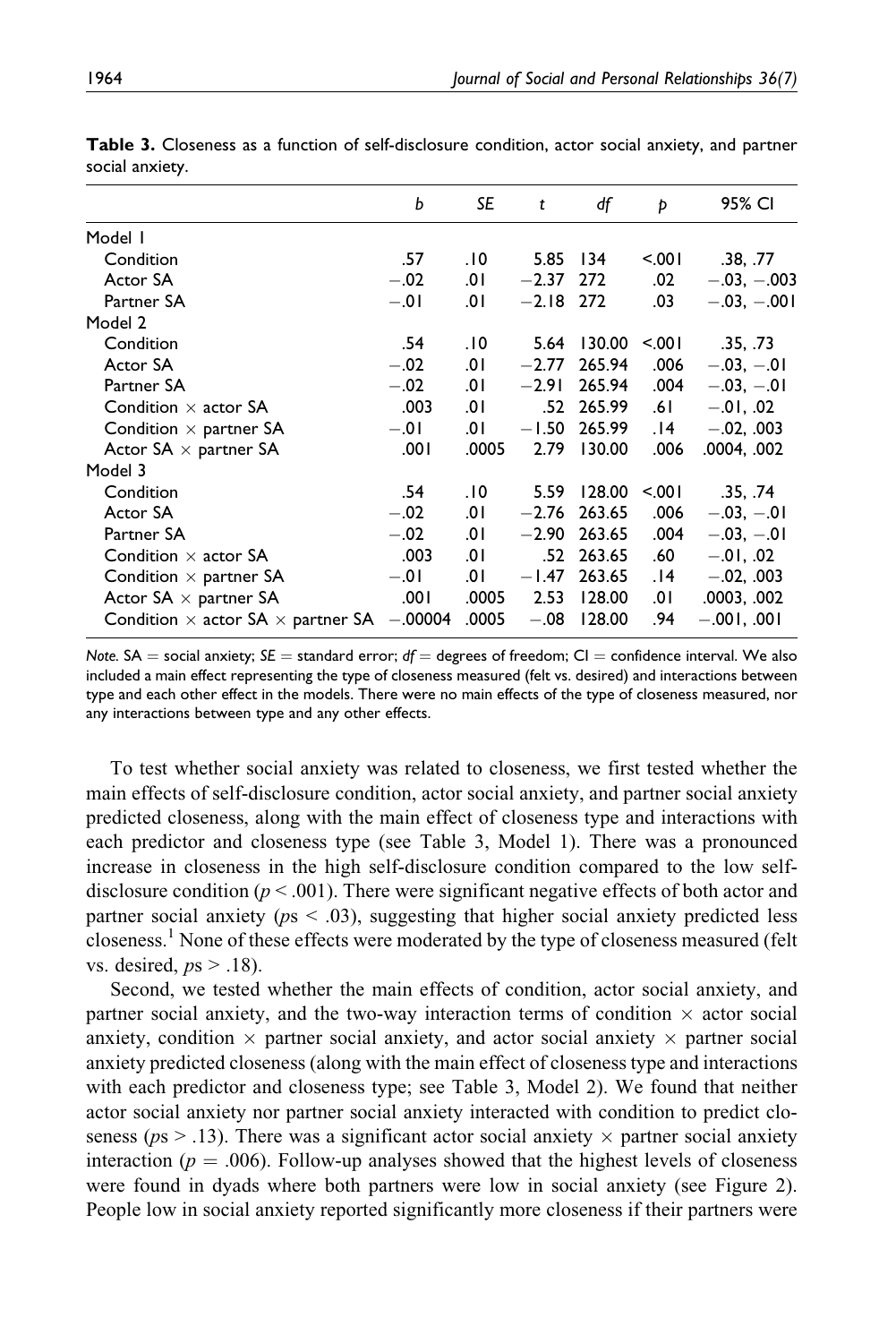

Figure 2. Closeness as a function of actor social anxiety and partner social anxiety. Predicted values are presented at  $\pm$  1 SD from the mean for actor and partner social anxiety. \*\*\*p < .001.

also low in social anxiety compared to high in social anxiety,  $b = -.04$ ,  $SE = .01$ ,  $t(193.43) = -3.67, p < .001, 95\% \ \rm CI \ [-.06, -.02].$  In contrast, the closeness reported by people high in social anxiety did not differ as a function of their partner's social anxiety,  $b = -.00, SE = .01, t(228.84) = -.05, p = .96, 95\%$  CI [ $-.02, .02$ ]. Furthermore, people who had partners low in social anxiety reported significantly more closeness the less social anxiety they themselves had,  $b = -.04$ ,  $SE = .01$ ,  $t(193.43) = -3.58$ ,  $p < .001$ , 95% CI [-.06, -.02]. For people who had partners high in social anxiety, there was no relationship between their own social anxiety and the closeness they reported,  $b = .00$ ,  $SE = .01$ ,  $t(228.84) = .06$ ,  $p = .95$ ,  $95\%$  CI [-.02, .02]. In sum, although the results of Kashdan and Wenzel (2005) suggested that closeness is highest when dyad members match on social anxiety, the present data suggest that dyad members are closest when both members are low in social anxiety. None of the effects in this model were moderated by the type of closeness measured (felt vs. desired,  $ps > .16$ ).

Finally, to examine whether the actor social anxiety  $\times$  partner social anxiety interaction from Model 2 was moderated by condition, we added the three-way interaction term of condition  $\times$  actor social anxiety  $\times$  partner social anxiety to the model (along with a main effect of closeness type and interactions with each predictor and closeness type; see Table 3, Model 3). We did this in an effort to conceptually replicate the findings of Kashdan and Wenzel (2005), who found that a match between partners' social anxiety predicted increased closeness under the condition of high self-disclosure, but not under the condition of low self-disclosure. In contrast to findings reported by Kashdan and Wenzel (2005), there was no threeway interaction among condition, actor social anxiety, and partner social anxiety  $(p = .94)$ . None of the effects in this model were moderated by the type of closeness measured (felt vs. desired,  $ps > .13$ ).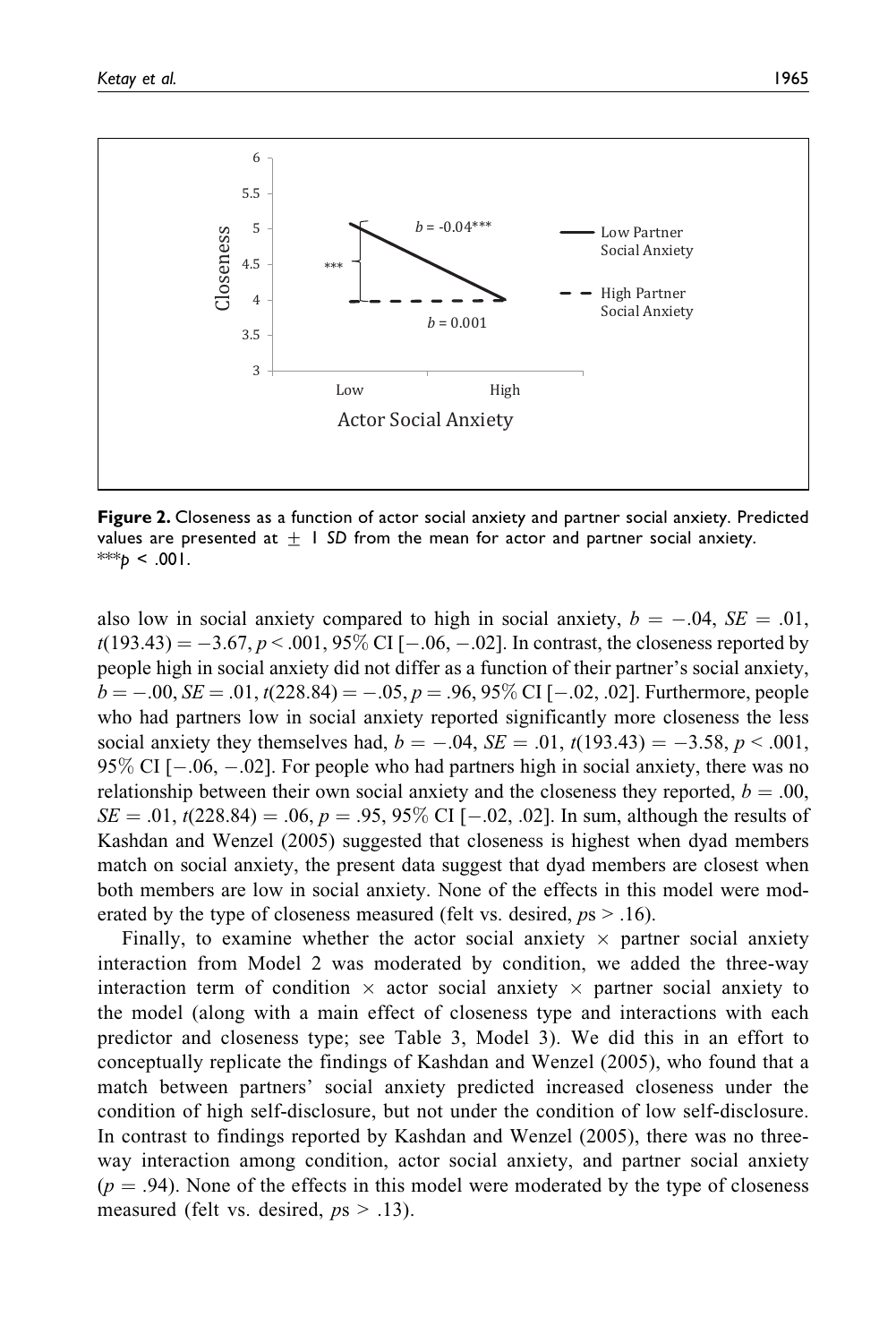# **Discussion**

Close friendships are essential to our well-being. New friendships represent an important source of social support and offer stress-buffering effects. Ironically, those who are prone to stress and anxiety, who may benefit the most from these relationships, may be less likely to develop new friendships. Rather, the opportunity to form new relationships may be met with dysregulated cortisol reactivity and result in lower levels of closeness. The present study examined cortisol response to friendly social interactions in those with social anxiety. It also explored potential links between social anxiety and closeness and desired closeness. Lastly, it investigated intradyadic processes by looking at matches in social anxiety via actor and partner effects.

The present study suggests that people higher in social anxiety experienced differential cortisol reactivity in a high self-disclosure context, by showing less of a decline in cortisol when self-disclosing compared to people lower in social anxiety. Our results further suggest that social anxiety is associated with decreased felt closeness and desired closeness during friendship formation. The current study supports the importance of examining levels of social anxiety in both dyad members to explore whether matched or mismatched levels of social anxiety affect closeness outcomes. Indeed, higher levels of closeness were found when both dyad members were lower in social anxiety. Given the documented link between social ties and physical and psychological well-being—particularly for those with social anxiety—this work is critical because it sheds light on barriers that disrupt socially anxious people from finding close, supportive relationships.

#### Cortisol response, social anxiety, and self-disclosure

The present results support previous findings that highlight the role of HPA-reactivity in differentiating those with high or low social anxiety. Consistent with our findings, previous work suggests that social anxiety is unrelated to basal cortisol (e.g., Potts et al., 1991; Uhde et al., 1994). Instead, cortisol responses to a psychosocial stressor are more elevated in socially anxious people (Furlan et al., 2001; van West et al., 2008). Our results are in line with the idea that those higher in social anxiety showed differential cortisol patterns than those lower in social anxiety. This difference is apparent in selfdisclosing interactions with a potential new friend. Moreover, although all participants generally declined in cortisol, more socially anxious people showed smaller declines in cortisol over time than less socially anxious people. This effect suggests that more intimate social interactions—compared to less intimate ones—may be particularly stressful for individuals with social anxiety. The differential cortisol response in socially anxious people may be part of the response to the challenge of social interactions in these individuals. This is consistent with the ideas presented in self-presentation theory, which suggest that social anxiety arises when people wish to make a good impression but lack confidence in their ability to do so (Leary  $&$  Kowalski, 1995). Lastly, the differences in cortisol reactivity in those with higher social anxiety were due primarily to actor effects, suggesting that one's own social anxiety, rather than the partner's social anxiety, was driving the cortisol response. Of note, the social interactions in the present study are not typically especially stressful, compared to more stressful tasks used to induce a cortisol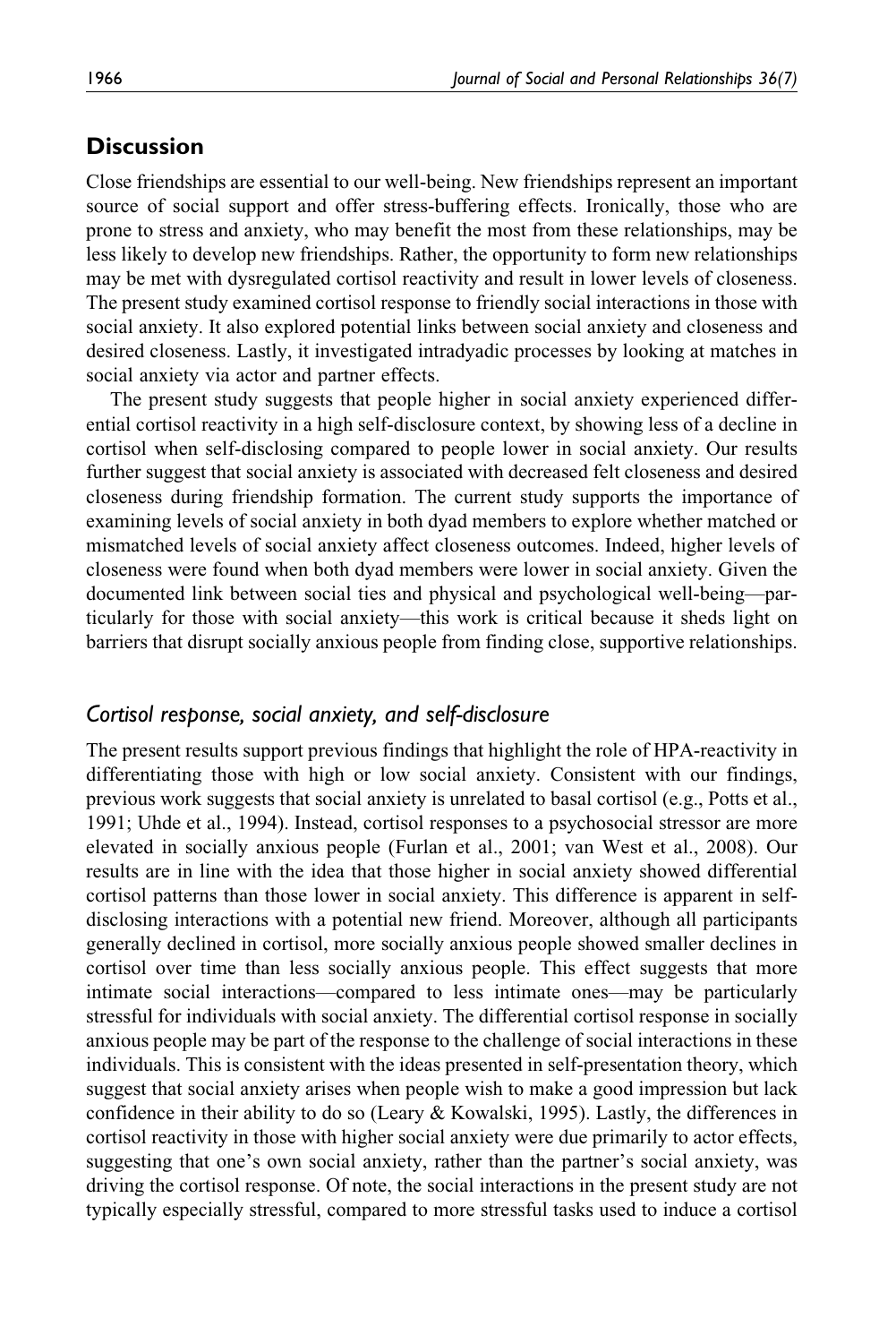increase such as the Trier Social Stress Test. Furthermore, our task involved a friendly conversation between two strangers, whereas tasks in stress response studies have much more stressful circumstances, such as performing an impromptu speech and math task in front of an intimidating audience (i.e., Trier Social Stress Test). Therefore, it is not surprising that there is no pronounced cortisol increase from this task. Yet, the flattening of the typical cortisol decline suggests to us that the normal pattern of decline across the day may be disrupted.

Potentially, in contrast to previous findings that individuals with social anxiety self-disclose less in romantic relationships (Cuming & Rapee, 2010; Sparrevohn & Rapee, 2009; Wenzel, 2002), recent research suggests that context may play an important role in how social anxiety affects social functioning (Tian, 2013). The present study's findings support the idea that the impact of social anxiety on social functioning may depend on context. Our results suggest that in a high self-disclosure context, individuals higher in social anxiety may experience less of a decline in cortisol. However, in a low self-disclosure context, these individuals may show less cortisol response over time.

Extrapolating our laboratory findings to daily life, it is possible that socially anxious people's elevated HPA reactivity to close interactions may result in a flattened diurnal cortisol profile and increased cortisol output across the day when social interactions occur frequently. When more chronic, these elevations in cortisol are associated with a number of poor health outcomes, such as inflammation (e.g., DeSantis et al., 2012), diabetes (Schoorlemmer, Peeters, van Schoor, & Lips, 2009), and cardiovascular disease (Matthews, Schwartz, Cohen, & Seeman, 2006). However, this may not be the case as research suggests positive social relationships can help prevent HPA dysregulation (e.g., Slatcher et al., 2015; Slatcher, 2014).

Overall, these findings emphasize the importance of social context and levels of selfdisclosure in considering the role of social anxiety in interpersonal processes. Further, while most friendships are associated with positive adjustment and well-being, this is not always the case. For instance, increased cortisol levels are seen in female friends who engage in co-rumination or talk excessively about problems (Byrd-Craven, Geary, Rose, & Ponzi, 2008). Lastly, exploring differential cortisol reactivity when meeting potential friends may illuminate factors that contribute to daily stress, theoretically impacting the mental and physical health of individuals with social anxiety.

#### Self-disclosure, social anxiety, and closeness

The current research suggests that one's own social anxiety and the social anxiety of others dampens the experience of, and desire for, closeness in face-to-face interactions. However, more work is needed to connect these results with established findings relating to social anxiety and relationships. The current data on lowered desired closeness in the socially anxious seem to conflict with self-presentation theory (Leary  $\&$  Kowalski, 1995) at surface level. However, people with high social anxiety may have a decreased desire for being close to strangers, whose evaluative responses to them are less predictable, and the results of our study may have differed if the dyadic interaction was conducted with partners that participants already knew and liked. Future work is needed to test this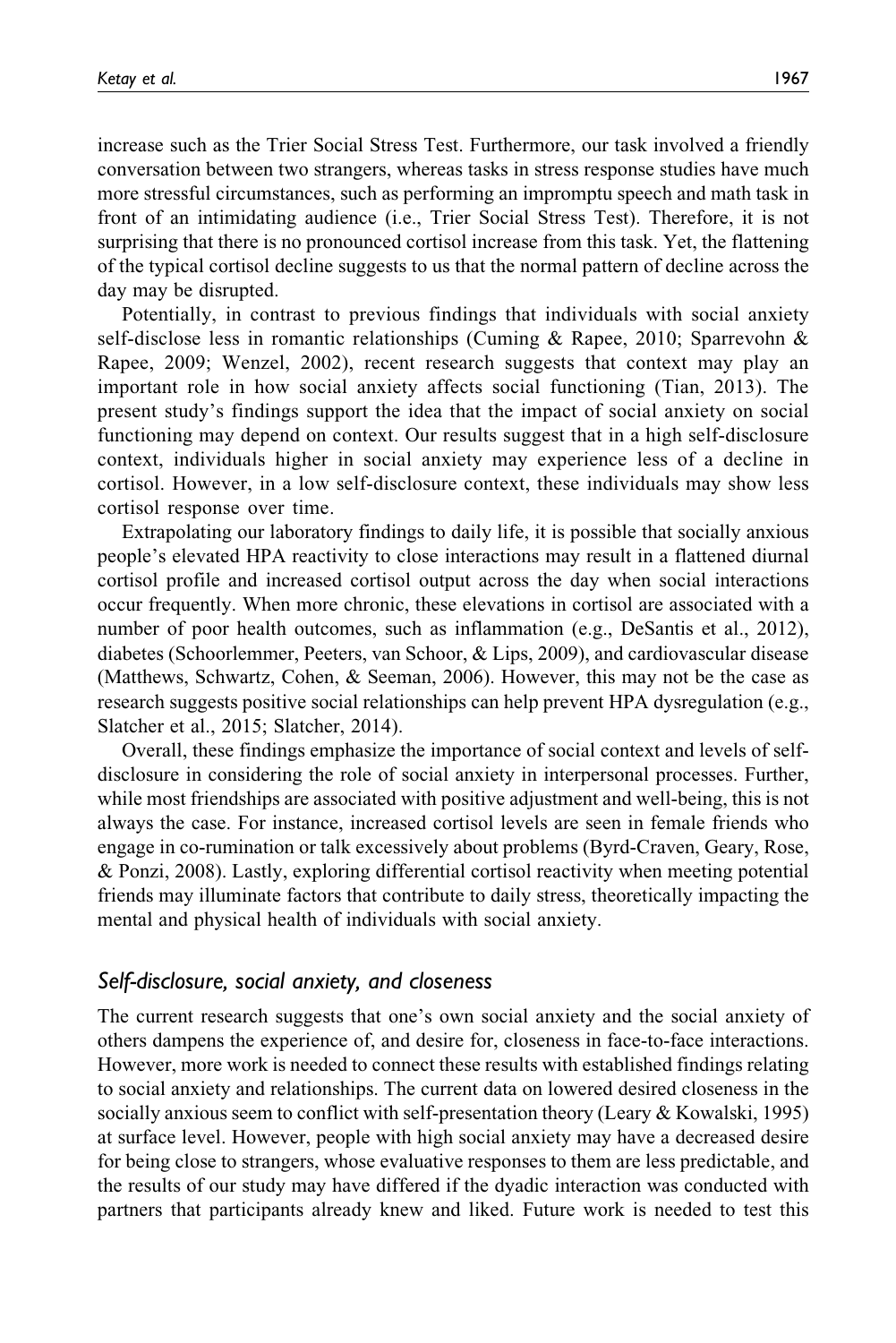possibility, observing the relationship between social anxiety and dyadic closeness when desire for closeness and impression management motivations are high.

#### Matches on social anxiety and closeness

The present study suggests that both actor and partner effects are important in the association between social anxiety and closeness. Using a sample of 90 participants, Kashdan and Wenzel (2005) found that in zero-acquaintance high self-disclosure interactions, people felt the closest when both partners had high levels of social anxiety. However, in low self-disclosure interactions, people felt the closest when both partners had low levels of social anxiety. Data from the present study  $(N = 168)$  suggest a different pattern. Instead, the highest levels of closeness were found when both partners were low in social anxiety, and this pattern was not moderated by the level of selfdisclosure. These results, while not replicating findings of Kashdan and Wenzel (2005), are in line with previous studies suggesting that those with social anxiety experience impairments and distress in close interpersonal social functioning (Davila & Beck, 2002; La Greca & Lopez, 1998; Wenzel, Graff-Dolezal, Macho, & Brendle, 2005). However, it is important to note that Kashdan and Wenzel (2005) studied opposite-sex pairings, whereas the present study included only same-sex dyads. Future research is needed to replicate the pattern of our results and those of Kashdan and Wenzel (2005), differentiating between interactions within same-sex and opposite-sex dyads.

In addition to examining social anxiety and closeness in opposite-sex interactions and when the desire for closeness is high, there are additional ways that future work can build on the limitations of the current research. First, our sample was largely college-aged females and caution should be used before extending findings to the general population. Social anxiety may present differently in males and females, and further research considering potential gender differences in social anxiety and friendship initiation is warranted. Another potential limitation of the present study is the use of IOS as a one-item outcome measure, although this measure does correlate highly with other closeness measures (Gächter, Starmer,  $&$  Tufano, 2015) and has excellent construct validity. Further, IOS has been used as a single-item outcome measure in previous research (e.g., Kashdan & Roberts, 2007). Still, future studies may expand on the single-item measure by including multi-item measures of closeness. Another limitation of the current study is that participants were not randomly assigned to the high or low self-disclosure condition. Our results are also correlational in nature so a causal link among social anxiety, differential levels of physiological stress, and closeness cannot be determined. Lastly, our interpretations of the data rely on the assumption that cortisol reactivity is a marker of physiological stress. A potential alternate interpretation could be warranted, as in addition to physiological stress, cortisol reactivity may also be due to arousal.

# Conclusion

Overall, our findings lend support for the idea that social anxiety impairs functioning in the formation of close relationships, and that this impact can be seen in cortisol levels, as well as in felt and desired closeness levels. It is well known that social anxiety is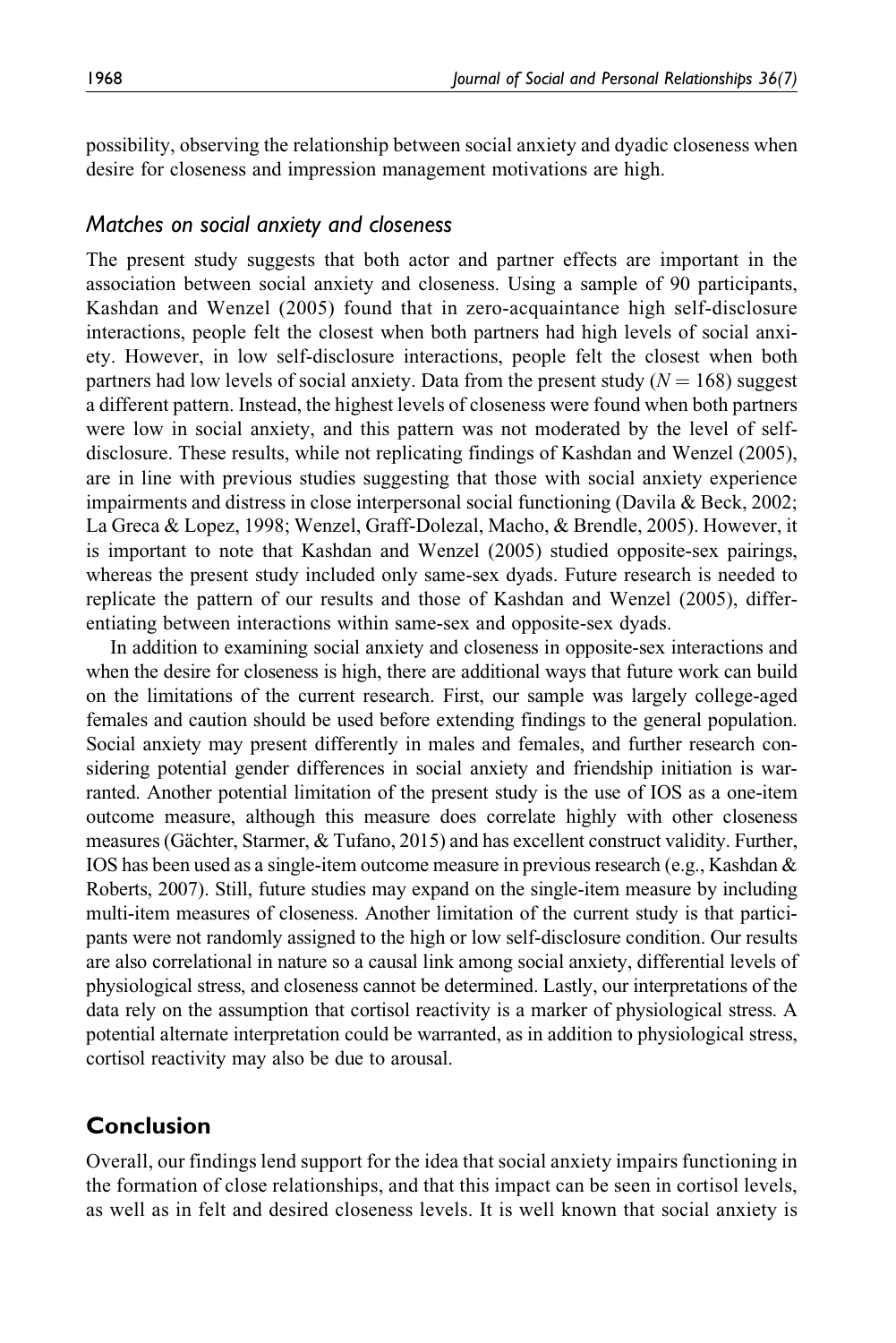associated with an aversion to social interactions and the potential development of closeness. The current study adds to these findings by showing that when socially anxious individuals have the opportunity to develop closeness through a friendly social interaction, they do not show the decreases in physiological stress (i.e., cortisol reactivity) that others show, and they also do not become as close to others during

Funding

the interaction.

The author(s) received no financial support for the research, authorship, and/or publication of this article.

## Supplemental material

Supplemental material for this article is available online.

#### **Note**

1. When adjusting for attachment anxiety, actor social anxiety did not significantly predict closeness (see Table S3 in the Supplementary Material). When including gender in the model, we found a significant effect of gender, such that females reported more closeness than males. We also found a significant interaction between gender and actor social anxiety, such that greater social anxiety was significantly associated with less closeness for males but not for females (see Table S5 in the Supplementary Material).

#### **References**

- Adam, E. K., & Gunnar, M. R. (2001). Relationship functioning and home and work demands predict individual differences in diurnal cortisol patterns in women. Psychoneuroendocrinology, 26, 189–208.
- Adam, E. K., Vrshek-Schallhorn, S., Kendall, A. D., Mineka, S., Zinbarg, R. E., & Craske, M. G. (2014). Prospective associations between the cortisol awakening response and first onsets of anxiety disorders over a six-year follow-up. Psychoneuroendocrinology, 44, 47–59.
- Aderka, I. M., Weisman, O., Shahar, G., & Gilboa-Schechtman, E. (2009). The roles of the social rank and attachment systems in social anxiety. Personality and Individual Differences, 47, 284–288.
- Aiken, L. S., & West, S. G. (1991). Multiple regression: Testing and interpreting interactions. Thousand Oaks, CA: SAGE.
- Aron, A., Aron, E. N., & Smollan, D. (1992). Inclusion of Other in the Self Scale and the structure of interpersonal closeness. Journal of Personality and Social Psychology, 63, 596–612.
- Aron, A., Melinat, E., Aron, E. N., Vallone, R. D., & Bator, R. J. (1997). The experimental generation of interpersonal closeness: A procedure and some preliminary findings. Personality and Social Psychology Bulletin, 23, 363–377.
- Aschbacher, K., O'Donovan, A., Wolkowitz, O. M., Dhabhar, F. S., Su, Y., & Epel, E. (2013). Good stress, bad stress and oxidative stress: Insights from anticipatory cortisol reactivity. Psychoneuroendocrinology, 38, 1698–1708.
- Boucher, E. M., & Cummings, J. A. (2017). Social anxiety and social surrogacy in college roommate relationships. *European Journal of Personality*, 31, 63–84.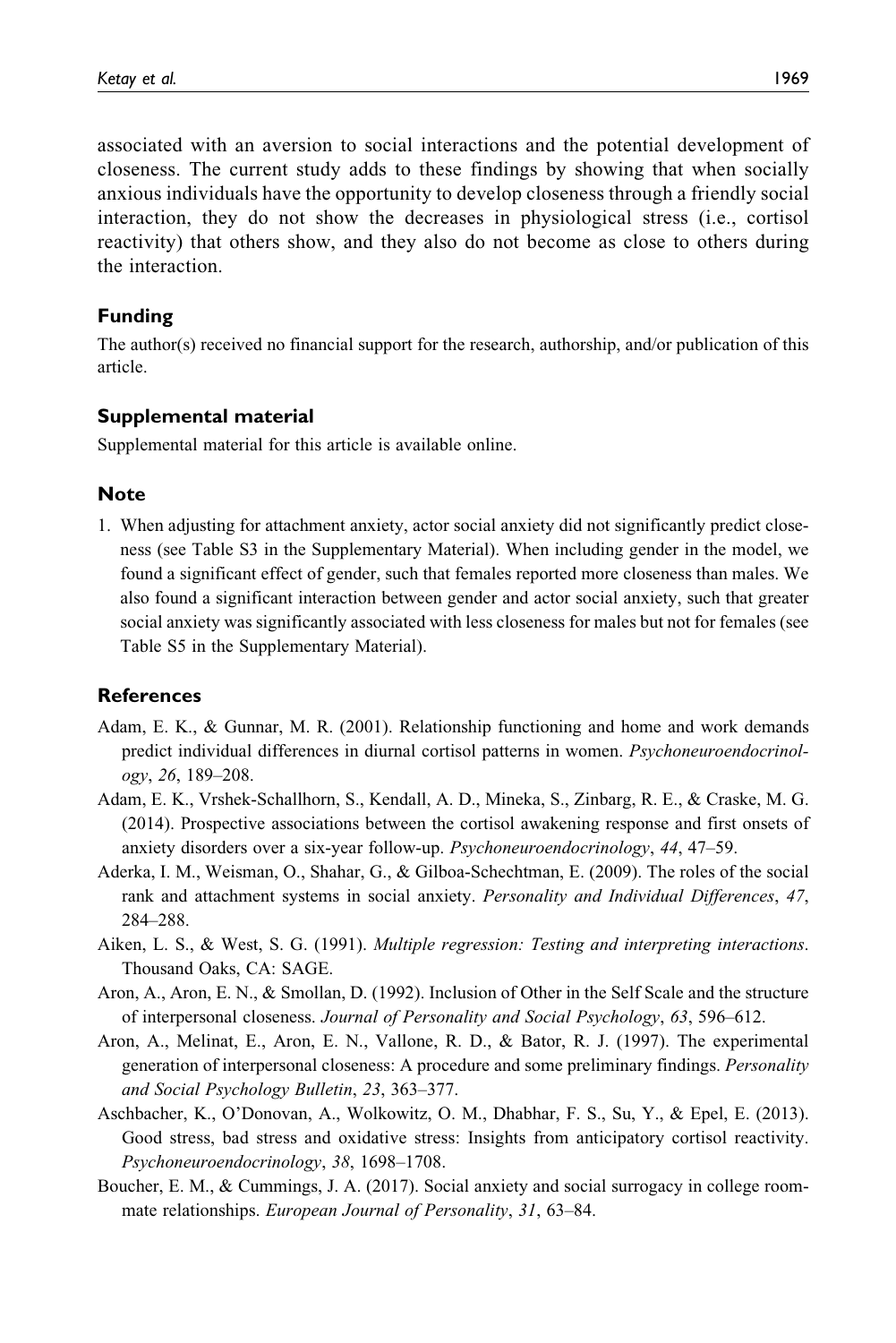- Bradshaw, S. D. (1998). I'll go if you will: Do shy persons utilize social surrogates? Journal of Social and Personal Relationships, 15, 651–669.
- Brennan, K. A., Clark, C. L., & Shaver, P. R. (1998). Self-report measurement of adult romantic attachment: An integrative overview. In J. A. Simpson & W. S. Rholes (Eds.), *Attachment* theory and close relationships (pp. 46–76). New York, NY: Guilford Press.
- Byrd-Craven, J., Geary, D. C., Rose, A. J., & Ponzi, D. (2008). Co-ruminating increases stress hormone levels in women. Hormones and Behavior, 53, 489-492.
- Clark, D. M., & Wells, A. (1995). A cognitive model of social phobia. In R. G. Heimberg, M. R. Liebowitz, D. A. Hope, & F. R. Schneier (Eds.), Social phobia: Diagnosis, assessment, and treatment (pp. 69–93). New York, NY: Guilford Press.
- Cohen, S., Schwartz, J. E., Epel, E., Kirschbaum, C., Sidney, S., & Seeman, T. (2006). Socioeconomic status, race, and diurnal cortisol decline in the coronary artery risk development in young adults (CARDIA) study. Psychosomatic Medicine, 68, 41–50.
- Connor-Smith, J. K., & Compas, B. E. (2002). Vulnerability to social stress: Coping as a mediator or moderator of sociotropy and symptoms of anxiety and depression. Cognitive Therapy and Research, 26, 39–55.
- Cook, W. L., & Kenny, D. A. (2005). The actor–partner interdependence model: A model of bidirectional effects in developmental studies. International Journal of Behavioral Development, 29, 101-109.
- Crisan, L. G., Vulturar, R., Miclea, M., & Miu, A. C. (2016). Reactivity to social stress in subclinical social anxiety: Emotional experience, cognitive appraisals, behavior, and physiology. Frontiers in Psychiatry, 7, 5.
- Cuming, S., & Rapee, R. M. (2010). Social anxiety and self-protective communication style in close relationships. Behaviour Research and Therapy, 48, 87–96.
- Darcy, K., Davila, J., & Beck, J. G. (2005). Is social anxiety associated with both interpersonal avoidance and interpersonal dependence? Cognitive Therapy and Research, 29, 171–186.
- Davidson, J. R. T., Hughes, D. L., George, L. K., & Blazer, D. G. (1993). The epidemiology of social phobia: Findings from the duke epidemiologic catchment area study. Psychological Medicine, 23, 709–718.
- Davila, J., & Beck, J. G. (2002). Is social anxiety associated with impairment in close relationships? A preliminary investigation. Behavior Therapy, 33, 427–446.
- DeSantis, A. S., DiezRoux, A. V., Hajat, A., Aiello, A. E., Golden, S. H., Jenny, N. S., ... Shea, S. (2012). Associations of salivary cortisol levels with inflammatory markers: The multi-ethnic study of atherosclerosis. Psychoneuroendocrinology, 37, 1009–1018.
- Ditzen, B., Schaer, M., Bodenmann, G., Gabriel, B., Ehlert, U., & Heinrichs, M. (2009). Intranasal oxytocin increases positive communication and reduces cortisol levels during couple conflict. Biological Psychiatry, 65, 728–731.
- Downey, G., & Feldman, S. I. (1996). Implications of rejection sensitivity for intimate relationships. Journal of Personality and Social Psychology, 70, 1327–1343.
- Ellenbogen, M. A., Hodgins, S., Walker, C. D., Couture, S., & Adam, S. (2006). Daytime cortisol and stress reactivity in the offspring of parents with bipolar disorder. *Psychoneuroendocrinol*ogy, 31, 1164–1180.
- Faravelli, C., Amedei, S. G., Rotella, F., Faravelli, L., Palla, A., Consoli, G., ... dell'Osso, M. C. (2010). Childhood traumata, dexamethasone suppression test and psychiatric symptoms: A trans-diagnostic approach. Psychological Medicine, 40, 2037–2048.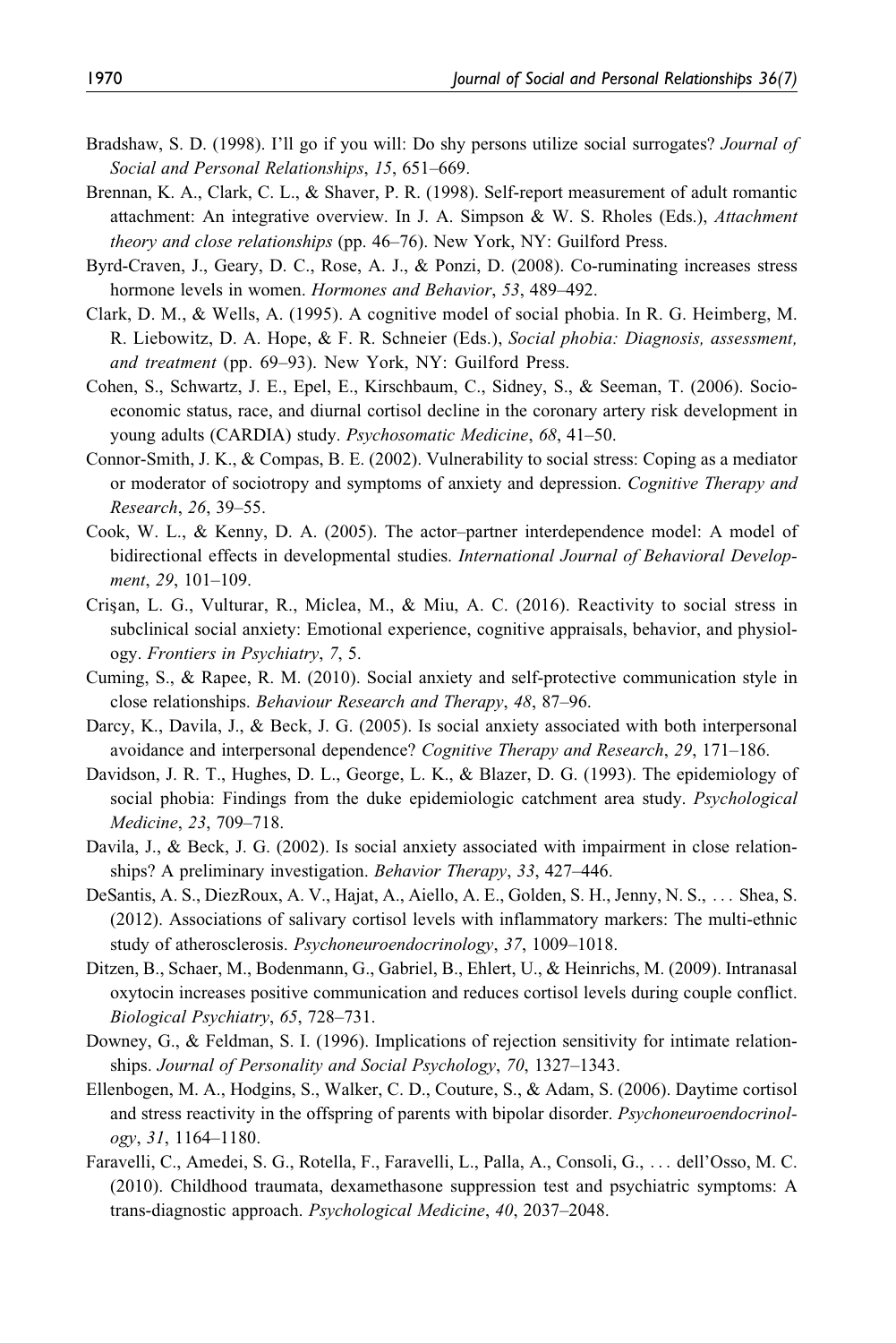- Farmer, A. S., & Kashdan, T. B. (2015). Stress sensitivity and stress generation in social anxiety disorder: A temporal process approach. Journal of Abnormal Psychology, 124, 102–114.
- Fitzmaurice, G. M., Laird, N. M., & Ware, J. H. (2004). Applied longitudinal analysis. Hoboken, NY: John Wiley & Sons.
- Fratiglioni, L., Hui-Xin, W., Ericsson, K., Maytan, M., & Winblad, B. (2000). Influence of social network on occurrence of dementia: A community-based longitudinal study. The Lancet, 355, 1315–1319.
- Furlan, P. M., DeMartinis, N., Schweizer, E., Rickels, K., & Lucki, I. (2001). Abnormal salivary cortisol levels in social phobic patients in response to acute psychological but not physical stress. Biological Psychiatry, 50, 254–259.
- Gächter, S., Starmer, C., & Tufano, F. (2015). Measuring the closeness of relationships: A comprehensive evaluation of the 'Inclusion of Other in the Self' scale. PLOS ONE, 10, e0129478.
- Gadassi, R., Snir, A., Berenson, K., Downey, G., & Rafaeli, E. (2014). Out of the frying pan, into the fire: Mixed affective reactions to social proximity in borderline and avoidant personality disorders in daily life. Journal of Abnormal Psychology, 123, 613–622.
- Granger, D. A., Schwartz, E. B., Booth, A., & Arentz, M. (1999). Salivary testosterone determination in studies of child health and development. Hormones and Behavior, 35, 18–27.
- Granger, D. A., Shirtcliff, E. A., Booth, A., Kivlighan, K. T., & Schwartz, E. B. (2004). The "trouble" with salivary testosterone. Psychoneuroendocrinology, 29, 1229–1240.
- Grant, D. M., Beck, J., Farrow, S. M., & Davila, J. (2007). Do interpersonal features of social anxiety influence the development of depressive symptoms? Cognition and Emotion, 21, 646–663.
- Heimberg, R. G., Mueller, G. P., Holt, C. S., Hope, D. A., & Liebowitz, M. R. (1992). Assessment of anxiety in social interaction and being observed by others: The Social Interaction Anxiety Scale and the social phobia scale. Behavior Therapy, 23, 53–73.
- Heinrichs, M., Baumgartner, T., Kirschbaum, C., & Ehlert, U. (2003). Social support and oxytocin interact to suppress cortisol and subjective responses to psychosocial stress. Biological Psychiatry, 54, 1389–1398.
- Hofmann, S. G. (2007). Cognitive factors that maintain social anxiety disorder: A comprehensive model and its treatment implications. Cognitive Behaviour Therapy, 36, 193–209.
- Holt-Lunstad, J., Smith, T. B., & Layton, J. B. (2010). Social relationships and mortality risk: A meta-analytic review. PLoS Medicine, 7, e1000316.
- Jaremka, L. M., Fagundes, C. P., Glaser, R., Bennett, J. M., Malarkey, W. B., & Kiecolt-Glaser, J. K. (2013). Loneliness predicts pain, depression, and fatigue: Understanding the role of immune dysregulation. Psychoneuroendocrinology, 38, 1310–1317.
- Kashdan, T. B., & Roberts, J. E. (2007). Social anxiety, depressive symptoms, and post-event rumination: Affective consequences and social contextual influences. Journal of Anxiety Disorders, 21, 284–301.
- Kashdan, T. B., Volkmann, J. R., Breen, W. E., & Han, S. (2007). Social anxiety and romantic relationships: The costs and benefits of negative emotion expression are context-dependent. Journal of Anxiety Disorders, 21, 475–492.
- Kashdan, T. B., & Wenzel, A. (2005). A transactional approach to social anxiety and the genesis of interpersonal closeness: Self, partner, and social context. Behavior Therapy, 36, 335–346.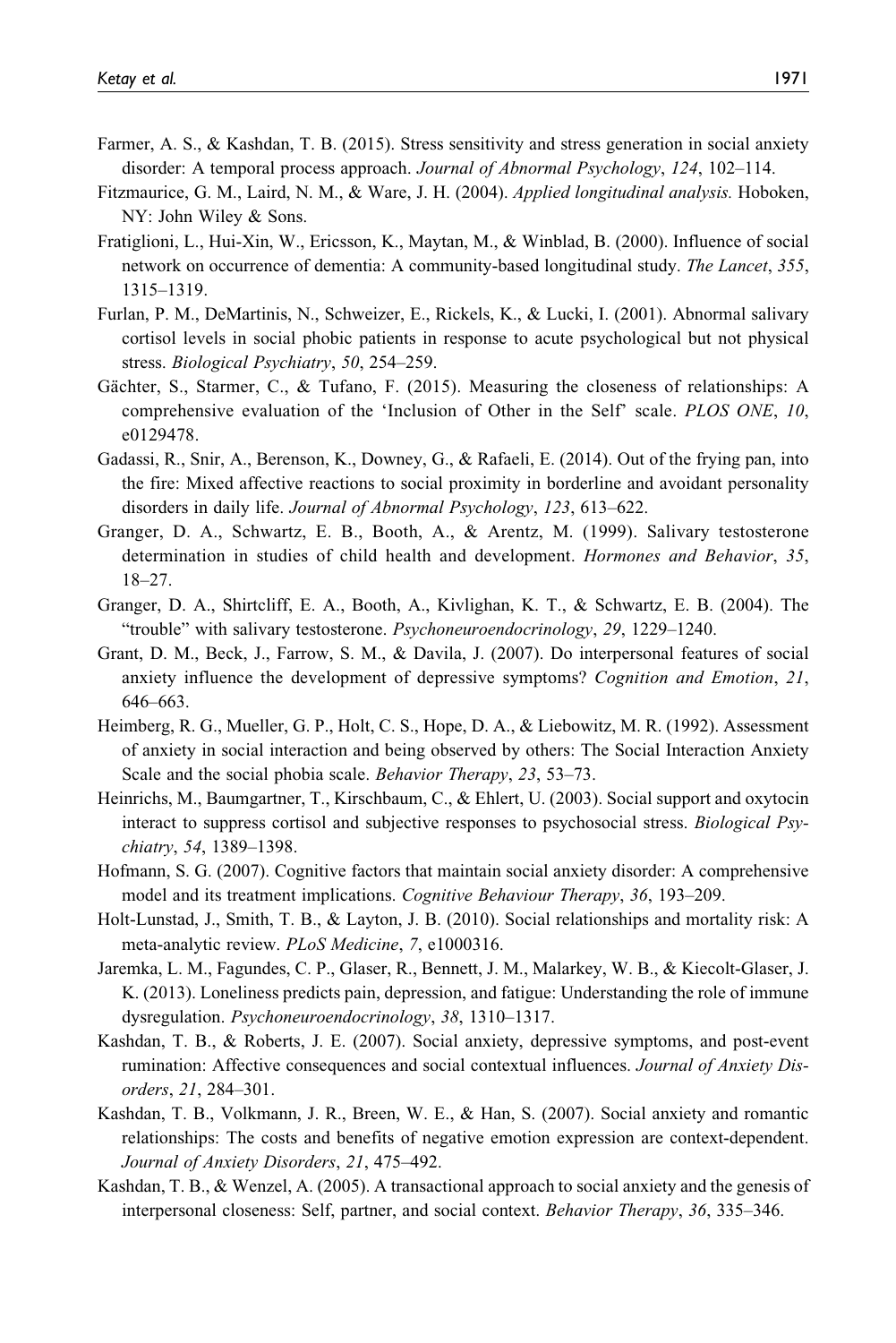- Kenny, D. A., Kashy, D. A., & Cook, W. L. (2006). Dyadic data analysis. New York, NY: Guilford Press.
- Ketay, S., & Beck, L. A. (2017). Attachment predicts cortisol response and closeness in dyadic social interaction. *Psychoneuroendocrinology*, 80, 114–121.
- Ketay, S., Welker, K. M., & Slatcher, R. B. (2017). The roles of testosterone and cortisol in friendship formation. Psychoneuroendocrinology, 76, 88–96.
- Kirschbaum, C., Pirke, K. M., & Hellhammer, D. H. (1993). The 'trier social stress test'-A tool for investigating psychobiological stress responses in a laboratory setting. Neuropsychobiology, 28, 76–81.
- Klumpp, H., & Amir, N. (2010). Preliminary study of attention training to threat and neutral faces on anxious reactivity to a social stressor in social anxiety. Cognitive Therapy and Research, 34, 263–271.
- Krämer, M., Seefeldt, W. L., Heinrichs, N., Tuschen-Caffier, B., Schmitz, J., Wolf, O. T., & Blechert, J. (2012). Subjective, autonomic, and endocrine reactivity during social stress in children with social phobia. Journal of Abnormal Child Psychology, 40, 95–104.
- La Greca, A. M., & Lopez, N. (1998). Social anxiety among adolescents: Linkages with peer relations and friendships. Journal of Abnormal Child Psychology, 26, 83–94.
- Leary, M. R., Haupt, A. L., Strausser, K. S., & Chokel, J. T. (1998). Calibrating the sociometer: The relationship between interpersonal appraisals and the state self-esteem. Journal of Personality and Social Psychology, 74, 1290–1299.
- Leary, M. R., & Kowalski, R. M. (1995). The self-presentation model of social anxiety/phobia. In R. G. Heimberg, M. R. Liebowitz, D. A. Hope, & F. R. Schneier (Eds.), Social phobia: Diagnosis, assessment, and treatment (pp. 94–112). New York, NY: Guilford Press.
- Leary, M. R., Landel, J. L., & Patton, K. M. (1996). The motivated expression of embarrassment following a self-presentational predicament. Journal of Personality, 64, 619–636.
- Matthews, K., Schwartz, J., Cohen, S., & Seeman, T. (2006). Diurnal cortisol decline is related to coronary calcification: CARDIA study. Psychosomatic Medicine, 68, 657–661.
- Mattick, R. P., & Clarke, J. C. (1998). Development and validation of measures of social phobia scrutiny fear and social interaction anxiety. Behaviour Research and Therapy, 36, 455–470.
- McClure, M. J., & Lydon, J. E. (2014), Anxiety doesn't become you: How attachment anxiety compromises relational opportunities. Journal of Personality and Social Psychology, 106, 89–111.
- Ozbay, F., Johnson, D. C., Dimoulas, E., Morgan, C. A. III, Charney, D., & Southwith, S. (2007). Social support and resilience to stress: From neurobiology to clinical practice. Psychiatry, 4, 35–40.
- Peters, E., Riksen-Walraven, J. M., Cillessen, A. H., & de Weerth, C. (2011). Peer rejection and HPA activity in middle childhood: Friendship makes a difference. Child Development, 82, 1906–1920.
- Potoczniak, D. J., Aldea, M. A., & DeBlaere, C. (2007). Ego identity, social anxiety, social support, and self-concealment in lesbian, gay, and bisexual individuals. Journal of Counseling Psychology, 54, 447–457.
- Potts, N. L., Davidson, J. R., Krishnan, K. R., Doraiswamy, P. M., & Ritchie, J. C. (1991). Levels of urinary free cortisol in social phobia. Journal of Clinical Psychiatry, 52, 41–42.
- Pressman, S. D., Cohen, S., Miller, G. E., Barkin, A., Rabin, B. S., & Treanor, J. J. (2005). Loneliness, social network size, and immune response to influenza vaccination in college freshmen. Health Psychology, 24, 297–306.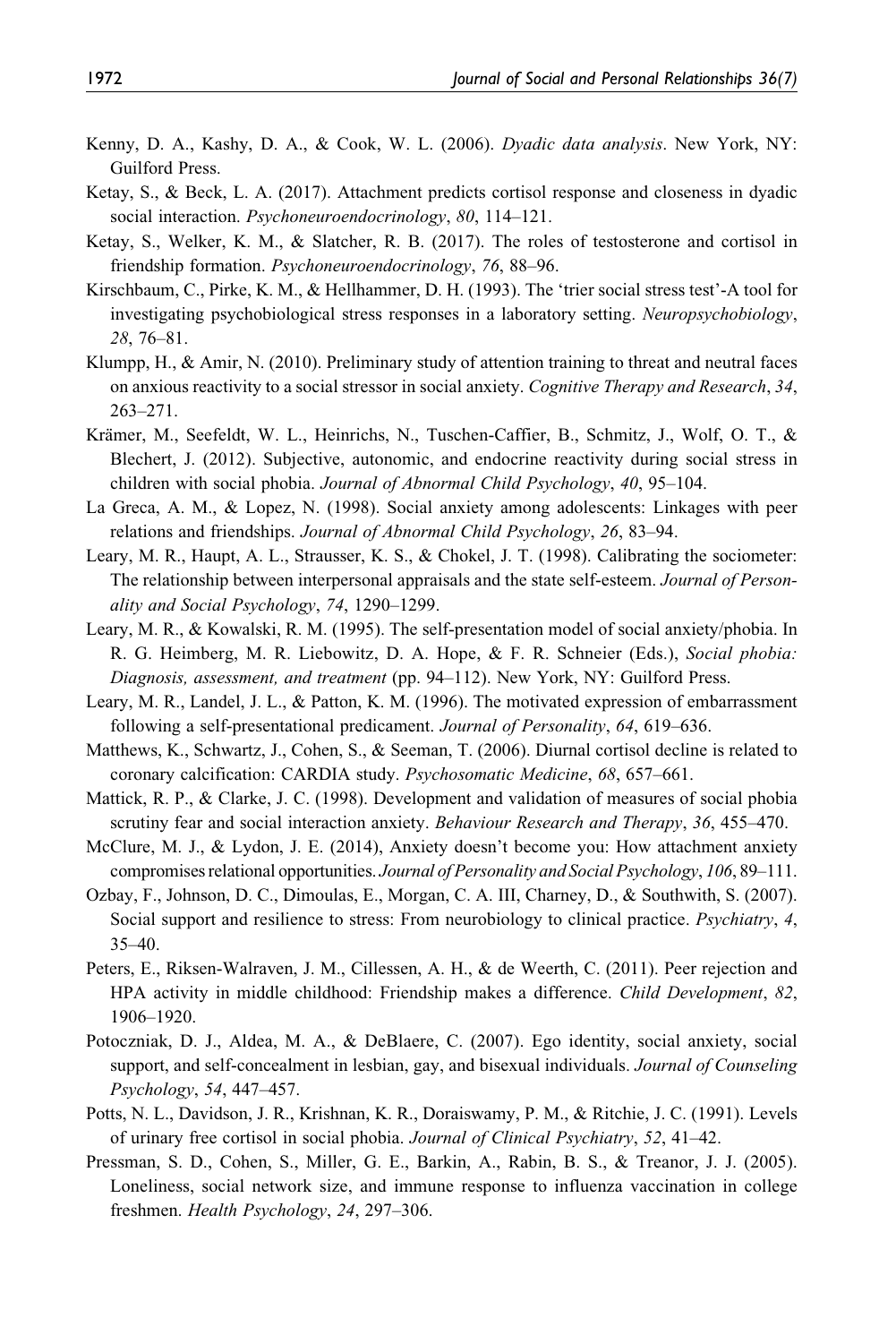- Rapee, R. M., & Heimberg, R. G. (1997). A cognitive-behavioral model of anxiety in social phobia. Behaviour Research and Therapy, 35, 741–756.
- Rodebaugh, T. L. (2009). Hiding the self and social anxiety: The core extrusion schema measure. Cognitive Therapy and Research, 3, 90–109.
- Rosal, M. C., King, J., Ma, Y., & Reed, G. W. (2004). Stress, social support, and cortisol: inverse associations? Behavioral Medicine, 30, 11–21.
- Saxbe, D. E., Repetti, R. L., & Nishina, A. (2008). Marital satisfaction, recovery from work, and diurnal cortisol among men and women. Health Psychology, 27, 15–25.
- Schoorlemmer, R. M., Peeters, G. M., van Schoor, N. M., & Lips, P. (2009). Relationships between cortisol level, mortality and chronic diseases in older persons. Clinical Endocrinology, 71, 779–786.
- Schultheiss, O. C., & Stanton, S. J. (2009). Assessment of salivary hormones. In E. Harmon-Jones & J. S. Beer (Eds.), Methods in social neuroscience (pp. 17–44). New York, NY: Guilford Press.
- Seeman, T. E., & Crimmins, E. (2001). Social environment effects on health and aging. Annals of the New York Academy of Sciences, 954, 88–117.
- Sjögren, E., Lenderson, P., & Kristenson, M. (2006). Diurnal saliva cortisol levels and relations to psychosocial factors in a population sample of middle-aged Swedish men and women. International Journal of Behavioural Medicine, 13, 193–200.
- Slatcher, R. B. (2014). Family relationships and cortisol in everyday life. In C. R. Agnew & S. C. South (Eds.), Interpersonal relationships and health: Social and clinical psychological mechanisms (pp. 71–88). Oxford, England: Oxford University Press.
- Slatcher, R. B., Selcuk, E., & Ong, A. D. (2015). Perceived partner responsiveness predicts diurnal cortisol profiles 10 years later. Psychological Science, 26, 972–982.
- Smith, R. L. (2015). Adolescents' emotional engagement in friends' problems and joys: Associations of empathetic distress and empathetic joy with friendship quality, depression, and anxiety. Journal of Adolescence, 45, 103–111.
- Sparrevohn, R. M., & Rapee, R. M. (2009). Self-disclosure, emotional expression and intimacy within romantic relationships of people with social phobia. Behaviour Research and Therapy, 47, 1074–1078.
- Stansbury, K., & Gunnar, M. R. (1994), Adrenocortical activity and emotion regulation. Monographs of the Society for Research in Child Development, 59, 108–134.
- Steele, J. L. (1999). Cognitive mechanisms of attitude change in close relationships. [Doctoral Dissertation] State University of New York at Stony Brook, Stony Brook, NY.
- Tian, Q. (2013). Social anxiety, motivation, self-disclosure, and computer-mediated friendship: A path analysis of the social interaction in the blogosphere. Communication Research, 40, 237–260.
- Uhde, T. W., Tancer, M. E., Gelernter, C. S., & Vittone, B. J. (1994). Normal urinary free cortisol and postdexamethasone cortisol in social phobia: Comparison to normal volunteers. Journal of Affective Disorders, 30, 155–161.
- van West, D., Claes, S., Sulon, J., & Deboutte, D. (2008). Hypothalamic-pituitary-adrenal reactivity in prepubertal children with social phobia. Journal of Affective Disorders, 111, 281–290.
- Van Zalk, N., Van Zalk, M., Kerr, M., & Stattin, H. (2011). Social anxiety as a basis for friendship selection and socialization in adolescents' social networks. Journal of Personality, 79, 499–526.